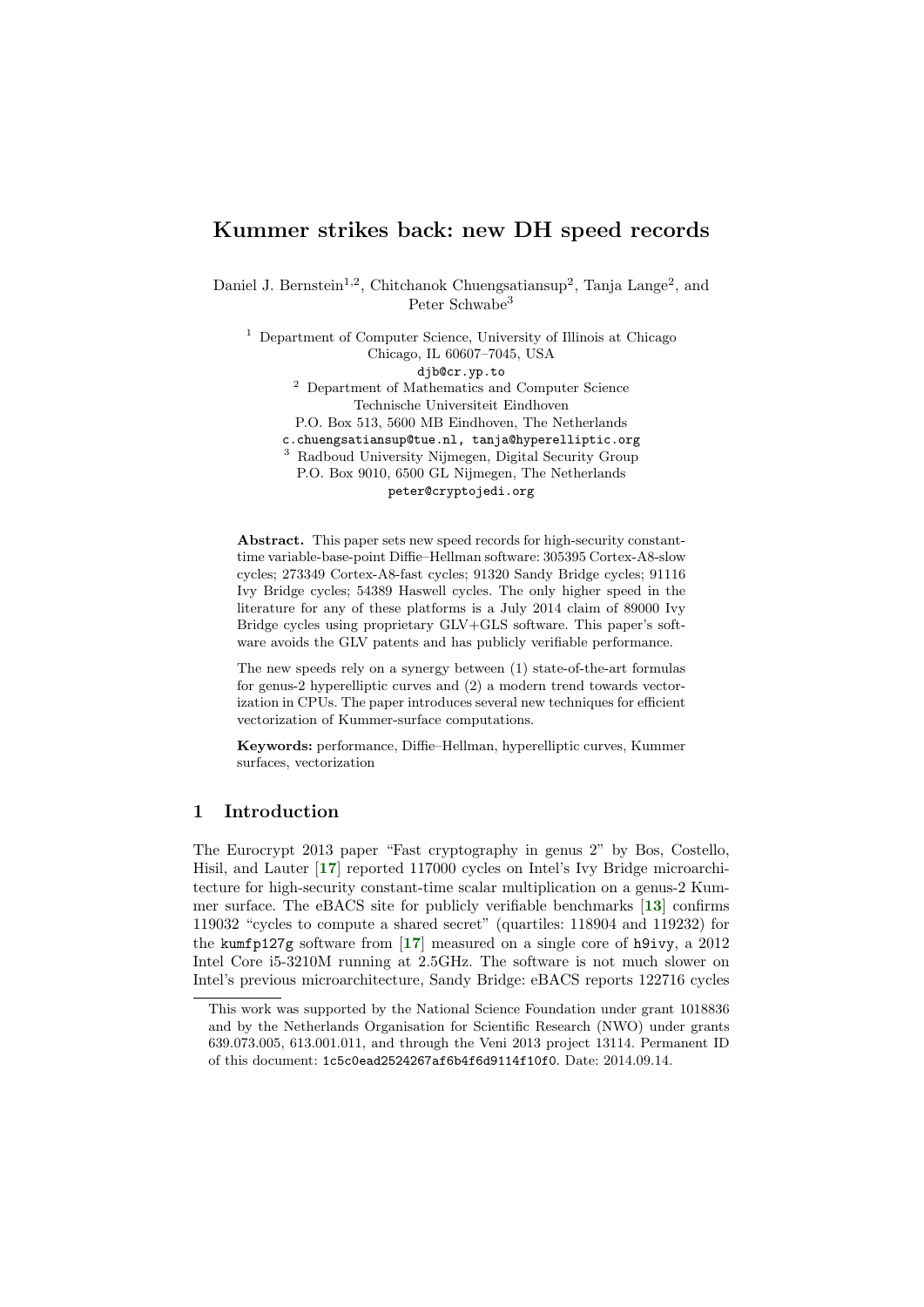(quartiles: 122576 and 122836) for kumfp127g on h6sandy, a 2011 Intel Core i3-2310M running at 2.1GHz. (The quartiles demonstrate that rounding to a multiple of 1000 cycles, as in  $\left[17\right]$  $\left[17\right]$  $\left[17\right]$ , loses statistically significant information; we follow eBACS in reporting medians of exact cycle counts.)

The paper reported that this was a "new software speed record" ("breaking the 120k cycle barrier") compared to "all previous genus 1 and genus 2 implementations" of high-security constant-time scalar multiplication. Obviously the genus-2 cycle counts shown above are better than the (unverified) claim of 137000 Sandy Bridge cycles by Longa and Sica in [[40](#page-20-2)] (Asiacrypt 2012) for constanttime elliptic-curve scalar multiplication; the (unverified) claim of 153000 Sandy Bridge cycles by Hamburg in [[34](#page-20-3)] for constant-time elliptic-curve scalar multiplication; the 182708 cycles reported by eBACS on h9ivy for curve25519, a constant-time implementation by Bernstein, Duif, Lange, Schwabe, and Yang [[11](#page-19-0)] (CHES 2011) of Bernstein's Curve25519 elliptic curve [[9](#page-19-1)]; and the 194036 cycles reported by eBACS on h6sandy for curve25519.

One might conclude from these figures that genus-2 hyperelliptic-curve cryptography (HECC) solidly outperforms elliptic-curve cryptography (ECC). However, two newer papers claim better speeds for ECC, and a closer look reveals a strong argument that HECC should have trouble competing with ECC.

The first paper, [[44](#page-20-4)] by Oliveira, López, Aranha, and Rodríguez-Henríquez (CHES 2013 best-paper award), is the new speed leader in eBACS for nonconstant-time scalar multiplication; the paper reports a new Sandy Bridge speed record of 69500 cycles. Much more interesting for us is that the paper claims 114800 Sandy Bridge cycles for constant-time scalar multiplication, beating [[17](#page-20-0)]. eBACS reports 119904 cycles, but this is still faster than [[17](#page-20-0)].

The second paper, [[24](#page-20-5)] by Faz-Hernández, Longa, and Sánchez, claims 92000 Ivy Bridge cycles or 96000 Sandy Bridge cycles for constant-time scalar multiplication; a July 2014 update of the paper claims 89000 Ivy Bridge cycles or 92000 Sandy Bridge cycles. These claims are not publicly verifiable, but if they are even close to correct then they are faster than [[17](#page-20-0)].

Both of these new papers, like [[40](#page-20-2)], rely heavily on curve endomorphisms to eliminate many doublings, as proposed by Gallant, Lambert, and Vanstone [[27](#page-20-6)] (Crypto 2001), patented by the same authors, and expanded by Galbraith, Lin, and Scott [[26](#page-20-7)] (Eurocrypt 2009). Specifically, [[44](#page-20-4)] uses a GLS curve over a binary field to eliminate 50% of the doublings, while also taking advantage of Intel's new pclmulqdq instruction to multiply binary polynomials; [[24](#page-20-5)] uses a GLV+GLS curve over a prime field to eliminate 75% of the doublings.

One can also use the GLV and GLS ideas in genus 2, as explored by Bos, Costello, Hisil, and Lauter starting in [[17](#page-20-0)] and continuing in [[18](#page-20-8)] (CHES 2013). However, the best GLV/GLS speed reported in [[18](#page-20-8)], 92000 Ivy Bridge cycles, provides only 2<sup>105</sup> security and is not constant time. This is less impressive than the 119032 cycles from  $\left[17\right]$  $\left[17\right]$  $\left[17\right]$  for constant-time DH at a  $2^{125}$  security level, and less impressive than the reports in [[44](#page-20-4)] and [[24](#page-20-5)].

The underlying problem for HECC is easy to explain. All known HECC addition formulas are considerably slower than the state-of-the-art ECC addition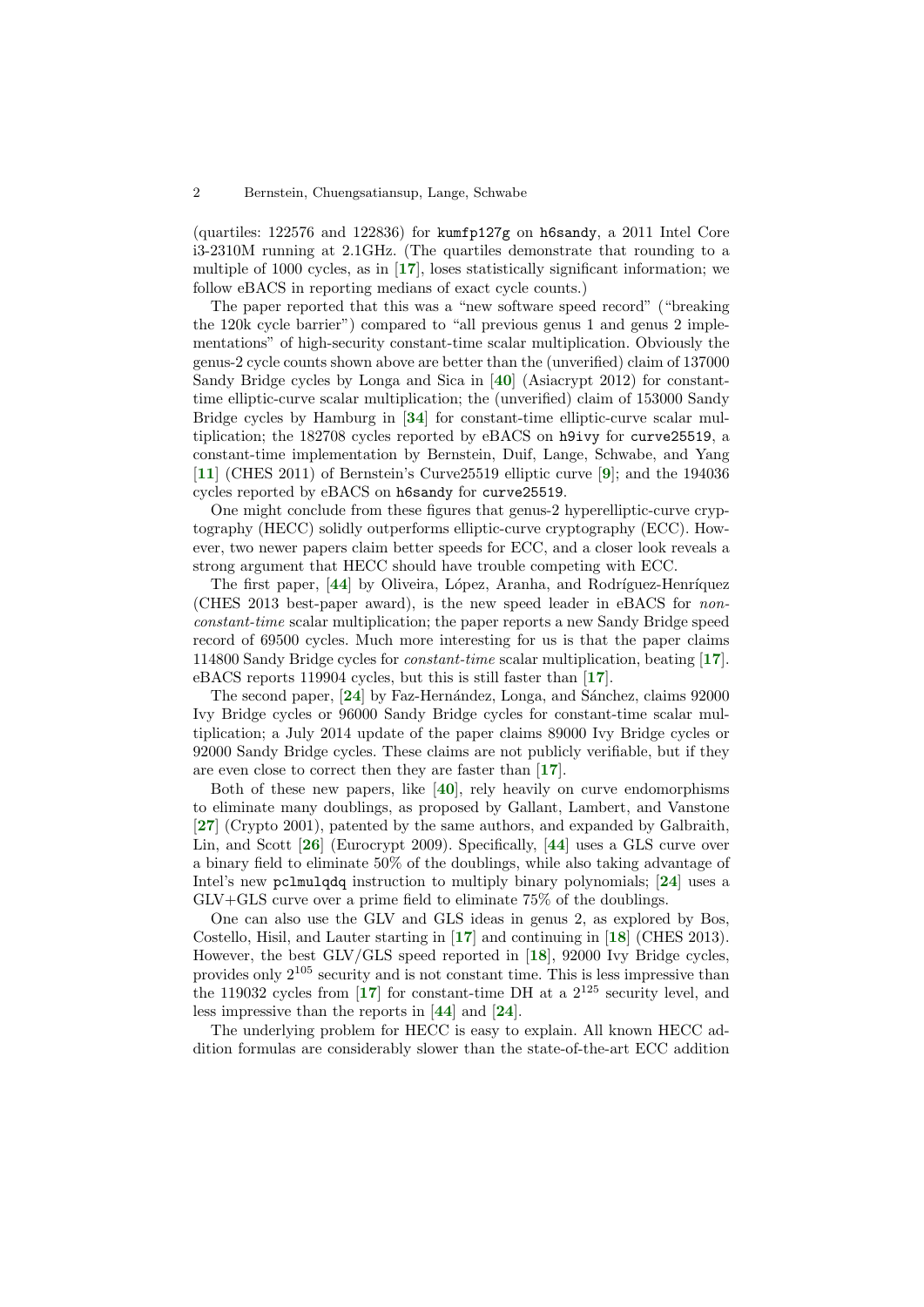formulas at the same security level. Almost all of the HECC options explored in [[17](#page-20-0)] are bottlenecked by additions, so they were doomed from the outset, clearly incapable of beating ECC.

The one exception is that HECC provides an extremely fast ladder (see Section [2\)](#page-4-0), built from extremely fast differential additions and doublings, considerably faster than the Montgomery ladder frequently used for ECC. This is why [[17](#page-20-0)] was able to set DH speed records.

Unfortunately, differential additions do not allow arbitrary addition chains. Differential additions are incompatible with standard techniques for removing most or all doublings from fixed-base-point single-scalar multiplication, and with standard techniques for removing many doublings from multi-scalar multiplication. As a consequence, differential additions are incompatible with the GLV+GLS approach mentioned above for removing many doublings from singlescalar multiplication. This is why the DH speeds from [[17](#page-20-0)] were quickly superseded by DH speeds using  $GLV+GLS$ . A recent paper  $[22]$  $[22]$  $[22]$  (Eurocrypt 2014) by Costello, Hisil, and Smith shows feasibility of combining differential additions and use of endomorphisms but reports 145000 Ivy Bridge cycles for constanttime software, much slower than the papers mentioned above.

1.1. Contributions of this paper. We show that HECC has an important compensating advantage, and we exploit this advantage to achieve new DH speed records. The advantage is that we are able to heavily vectorize the HECC ladder.

CPUs are evolving towards larger and larger vector units. A low-cost lowpower ARM Cortex-A8 CPU core contains a 128-bit vector unit that every two cycles can compute two vector additions, each producing four sums of 32-bit integers, or one vector multiply-add, producing two results of the form  $ab + c$ where  $a, b$  are 32-bit integers and c is a 64-bit integer. Every cycle a Sandy Bridge CPU core can compute a 256-bit vector floating-point addition, producing four double-precision sums, and at the same time a 256-bit vector floating-point multiplication, producing four double-precision products. A new Intel Haswell CPU core can carry out two 256-bit vector multiply-add instructions every cycle. Intel has announced future support for 512-bit vectors ("AVX-512").

Vectorization has an obvious attraction for a chip manufacturer: the costs of decoding an instruction are amortized across many arithmetic operations. The challenge for the algorithm designer is to efficiently vectorize higher-level computations so that the available circuitry is performing useful work during these computations rather than sitting idle. What we show here is how to fit HECC with surprisingly small overhead into commonly available vector units. This poses several algorithmic challenges, notably to minimize the permutations required for the Hadamard transform (see Section [4\)](#page-11-0). We claim broad applicability of our techniques to modern CPUs, and to illustrate this we analyze all three of the microarchitectures mentioned in the previous paragraph.

Beware that different microarchitectures often have quite different performance. A paper that advertises a "better" algorithmic idea by reporting new record cycle counts on a new microarchitecture, not considered in the previous literature, might actually be reporting an idea that loses performance on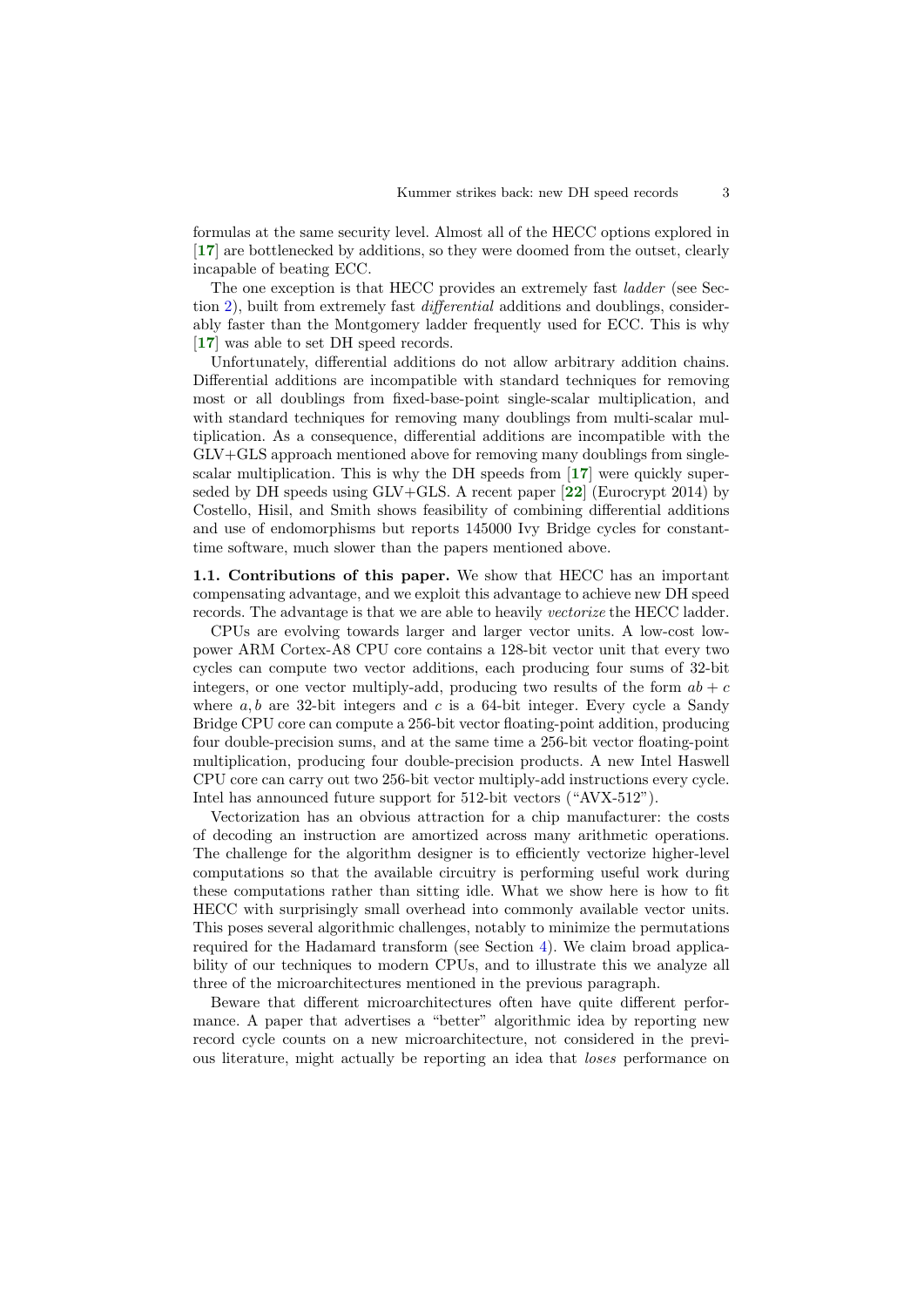all microarchitectures. We instead emphasize HECC performance on the widely deployed Sandy Bridge microarchitecture, since Sandy Bridge was shared as a target by the recent ECC speed-record papers listed above. We have now set a new Sandy Bridge DH speed record, demonstrating the value of vectorized HECC. We also have set DH speed records for Cortex-A8 and Haswell.

<span id="page-3-0"></span>1.2. Constant time: importance and difficulty. See full version of this paper online at <https://eprint.iacr.org/2014/134>.

1.3. Performance results. eBACS shows that on a single core of h6sandy our DH software ("kummer") uses just 91320 Sandy Bridge cycles (quartiles: 91284 and 91372). On a single core of h9ivy our software uses 91116 cycles (quartiles: 90776 and 91224). On a single core of titan0, an Intel Xeon E3-1275 V3 (Haswell), our software uses 54389 cycles (quartiles: 54341 and 54454). On h7beagle, a TI Sitara AM3359 (Cortex-A8-slow), our software uses 305395 cycles (quartiles: 305380 and 305413). On h4mx515e, a Freescale i.MX515 (Cortex-A8-fast), our software uses 273349 cycles (quartiles: 273337 and 273387).

1.4. Cycle-count comparison. Table [1.5](#page-4-1) summarizes reported high-security DH speeds for Cortex-A8, Sandy Bridge, Ivy Bridge, and Haswell.

This table is limited to software that claims to be constant time, and that claims a security level close to  $2^{128}$ . This is the reason that the table does not include, e.g., the 767000 Cortex-A8 cycles and 108000 Ivy Bridge cycles claimed in [[18](#page-20-8)] for constant-time scalar multiplication on a Kummer surface; the authors claim only 103 bits of security for that surface. This is also the reason that the table does not include, e.g., the 69500 Sandy Bridge cycles claimed in [[44](#page-20-4)] for non-constant-time scalar multiplication.

The table does not attempt to report whether the listed cycle counts are from software that actually meets the above security requirements. In some cases inspection of the software has shown that the security requirements are violated; see Section [1.2.](#page-3-0) "Open" means that the software is reported to be open source, allowing third-party inspection.

Our speeds, on the same platform targeted in [[17](#page-20-0)], solidly beat the HECC speeds from  $\left[17\right]$  $\left[17\right]$  $\left[17\right]$ . Our speeds also solidly beat the Cortex-A8, Sandy Bridge, and Ivy Bridge speeds from all available ECC software, including [[11](#page-19-0)], [[15](#page-20-10)],  $[22]$  $[22]$  $[22]$ , and  $[44]$  $[44]$  $[44]$ ; solidly beat the speeds claimed in  $[34]$  $[34]$  $[34]$  and  $[40]$  $[40]$  $[40]$ ; and are even faster than the previous Sandy Bridge/Ivy Bridge DH record claimed in [[24](#page-20-5)], namely 96000/92000 cycles using unpublished software for GLV+GLS ECC. For Haswell, despite Haswell's exceptionally fast binary-field multiplier, our speeds beat the 55595 cycles from [[44](#page-20-4)] for a GLS curve over a binary field. The only better speed in the literature for any of these platforms is a claim of 89000 Ivy Bridge cycles from a July 2014 update of [[24](#page-20-5)], again using unpublished software for GLV+GLS ECC. We set our new speed records using an HECC ladder that is conceptually much simpler than GLV and GLS, avoiding all the complications of scalar-dependent precomputations, lattice size issues, multi-scalar addition chains, endomorphism-rho security analysis, Weil-descent security analysis, and patents.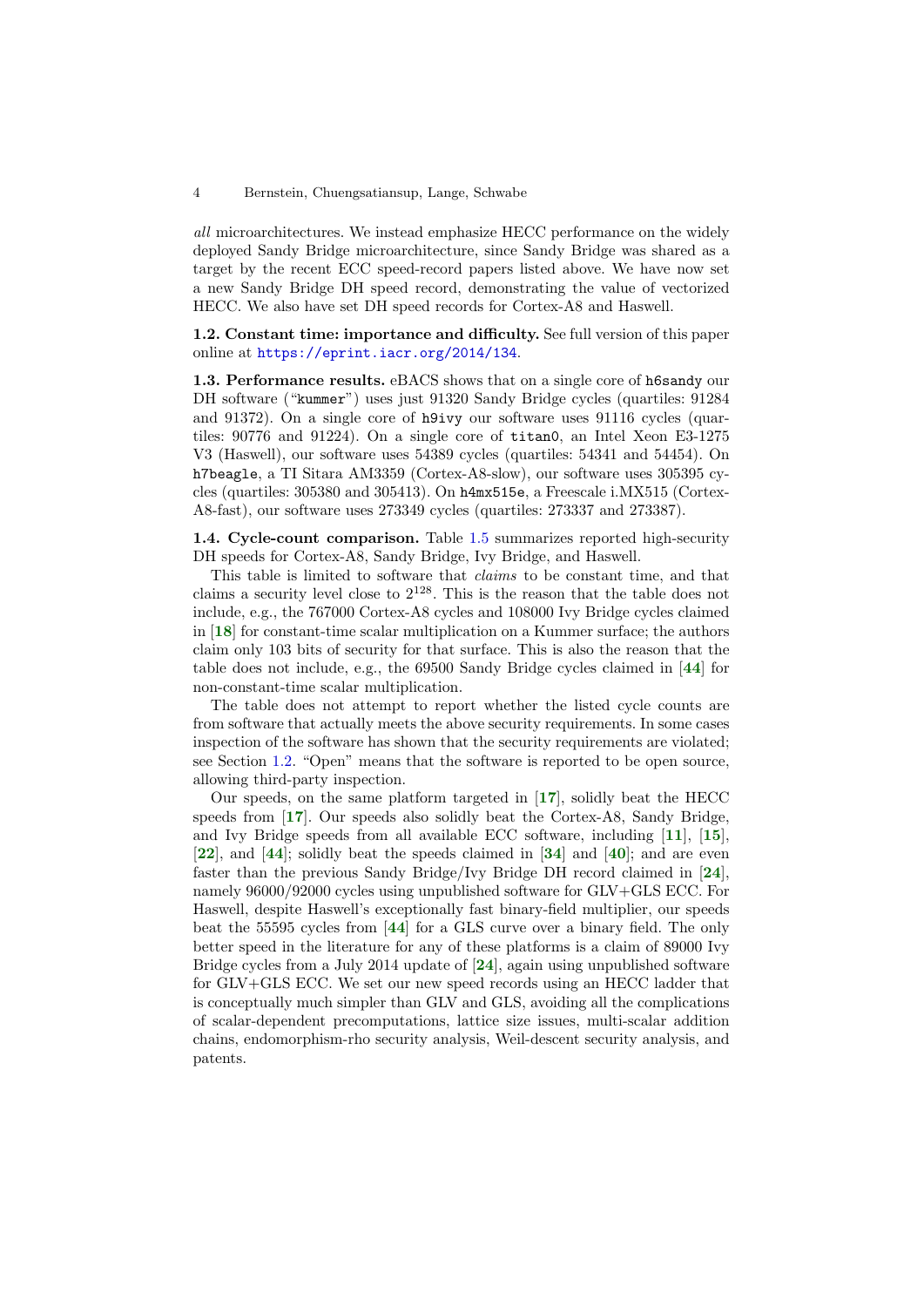| $\rm{arch}$          | cycles    | $  \text{ladder}   \text{open}   g   \text{field}$ |                        |   |                                |                                  | source of software                   |
|----------------------|-----------|----------------------------------------------------|------------------------|---|--------------------------------|----------------------------------|--------------------------------------|
| A8-slow 497389       |           | yes                                                | ves                    | 1 | $\sqrt{2^{255}-19}$            |                                  | $\vert 15 \vert$<br><b>CHES 2012</b> |
| A8-slow 305395       |           | yes                                                | yes                    |   | $2 2^{127}-1$                  |                                  | new (this paper)                     |
| $A8$ -fast           | 460200    | yes                                                | yes                    |   | $\sqrt{2^{255}-19}$            | $\vert15\rangle$                 | <b>CHES 2012</b>                     |
| $A8$ -fast           | 273349    | yes                                                | yes                    |   | $2 2^{127}-1$                  |                                  | new (this paper)                     |
| Sandy                | 194036    | yes                                                | yes                    |   | $\frac{1}{2^{255}-19}$         | $\vert 11 \vert$                 | <b>CHES 2011</b>                     |
| Sandy                | 153000?   | yes                                                | no                     |   | $1 2^{252} - 2^{232} - 1  34 $ |                                  |                                      |
| Sandy                | 137000?   | no                                                 | no                     |   | $1 (2^{127}-5997)^2$           | $\vert [40]$                     | Asiacrypt 2012                       |
| Sandy                | 122716    | yes                                                | yes                    |   | $2 2^{127}-1$                  | $\vert 17 \vert$                 | Eurocrypt 2013                       |
| Sandy                | 119904    | no                                                 | <b>ves</b>             |   | $1 2^{254}$                    | $\left[ 44\right]$               | <b>CHES 2013</b>                     |
| Sandy                | 96000?    | Ino                                                | $\mathbf{n}\mathbf{o}$ |   | $1 (2^{127}-5997)^2$           | $\bm{[24]}$                      | <b>CT-RSA 2014</b>                   |
| Sandy                | 92000? no |                                                    | $\mathbf{n}\mathbf{o}$ |   | $1 (2^{127}-5997)^2$           | $\left[ 24\right]$               | <b>July 2014</b>                     |
| Sandy                | 91320     | yes                                                | yes                    |   | $2 2^{127}-1$                  |                                  | new (this paper)                     |
| Ivy                  | 182708    | ves                                                | <b>ves</b>             |   | $1\overline{)2^{255}-19}$      | $\vert 11 \vert$                 | <b>CHES 2011</b>                     |
| Ivy                  | 145000?   | yes                                                | yes                    |   | $1 (2^{127}-1)^2$              | $\bm{[22]}$                      | Eurocrypt 2014                       |
| Ivy                  | 119032    |                                                    |                        |   |                                |                                  |                                      |
|                      |           | ves                                                | yes                    |   | $2 2^{127}-1$                  | $\vert 17 \vert$                 | Eurocrypt 2013                       |
| Ivy                  | 114036    | no                                                 | yes                    |   | $1 2^{254}$                    | [44]                             | <b>CHES 2013</b>                     |
| Ivy                  | 92000?    | no                                                 | $\mathbf{n}\mathbf{o}$ |   | $1 (2^{127}-5997)^2$           | $\left[ 24\right]$               | CT-RSA 2014                          |
| Ivy                  | 91116     | yes                                                | yes                    |   | $2 2^{127}-1$                  |                                  | new (this paper)                     |
| Ivy                  | 89000?    | no                                                 | no                     |   | $1 (2^{127}-5997)^2$           | $\left[ 24\right]$               | July 2014                            |
| $H$ aswell   145907  |           | ves                                                | yes                    |   | $\sqrt{1 2^{255}-19}$          | $\vert 11 \vert$                 | <b>CHES 2011</b>                     |
| $H$ aswell $ 100895$ |           | yes                                                | yes                    |   | $2 2^{127}-1$                  |                                  | Eurocrypt 2013                       |
| Haswell              | 55595     | no                                                 | yes                    |   | $1 2^{254}$<br>$2 2^{127}-1$   | $\bm{[17]}$<br>$\left[44\right]$ | <b>CHES 2013</b>                     |

<span id="page-4-1"></span>Table 1.5. Reported high-security DH speeds for Cortex-A8, Sandy Bridge, Ivy Bridge, and Haswell. Cycle counts from eBACS are for curve25519, kumfp127g, gls254prot, and our kummer on h7beagle (Cortex-A8-slow), h4mx515e (Cortex-A8-fast), h6sandy (Sandy Bridge), h9ivy (Ivy Bridge), and titan0 (Haswell). Cycle counts not from SUPERCOP are marked "?". ECC has  $g = 1$ ; genus-2 HECC has  $g = 2$ . See text for security requirements.

### <span id="page-4-0"></span>2 Fast scalar multiplication on the Kummer surface

This section reviews the smallest number of field operations known for genus-2 scalar multiplication. Sections [3](#page-7-0) and [4](#page-11-0) optimize the performance of those field operations using 4-way vector instructions.

Vectorization changes the interface between this section and subsequent sections. What we actually optimize is not individual field operations, but rather pairs of operations, pairs of pairs, etc., depending on the amount of vectorization available from the CPU. Our optimization also takes advantage of sequences of operations such as the output of a squaring being multiplied by a small constant. What matters in this section is therefore not merely the number of field multiplications, squarings, etc., but also the *pattern* of those operations.

2.1. Only 25 multiplications. Almost thirty years ago Chudnovsky and Chudnovsky wrote a classic paper [[21](#page-20-11)] optimizing scalar multiplication inside the elliptic-curve method of integer factorization. At the end of the paper they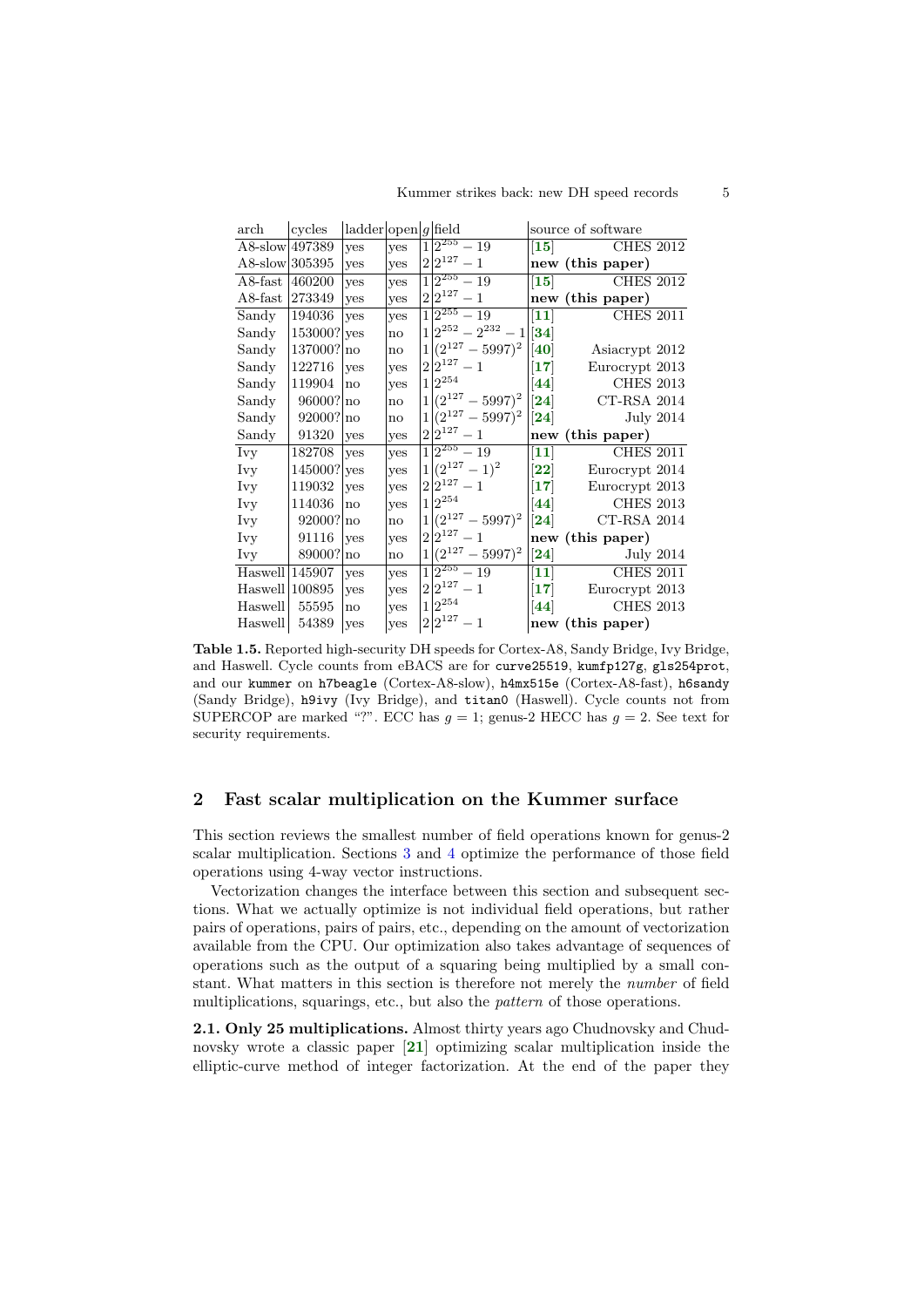also considered the performance of scalar multiplication on Jacobian varieties of genus-2 hyperelliptic curves. After mentioning various options they gave some details of one option, namely scalar multiplication on a Kummer surface.

A Kummer surface is related to the Jacobian of a genus-2 hyperelliptic curve in the same way that  $x$ -coordinates are related to a Weierstrass elliptic curve. There is a standard rational map  $X$  from the Jacobian to the Kummer surface; this map satisfies  $X(P) = X(-P)$  for points P on the Jacobian and is almost everywhere exactly 2-to-1. Addition on the Jacobian does not induce an operation on the Kummer surface (unless the number of points on the surface is extremely small), but scalar multiplication  $P \mapsto nP$  on the Jacobian induces scalar multiplication  $X(P) \mapsto X(nP)$  on the Kummer surface. Not every genus-2 hyperelliptic curve can have its Jacobian mapped to the standard type of Kummer surface over the base field, but a noticeable fraction of curves can; see [[31](#page-20-12)].

Chudnovsky and Chudnovsky reported 14M for doubling a Kummer-surface point, where M is the cost of field multiplication; and 23M for "general addition", presumably differential addition, computing  $X(Q+P)$  given  $X(P)$ ,  $X(Q)$ ,  $X(Q-P)$ . They presented their formulas for doubling, commenting on a "pretty" symmetry" in the formulas and on the number of multiplications that were actually squarings. They did not present their formulas for differential addition.

Two decades later, in [[30](#page-20-13)], Gaudry reduced the total cost of differential addition and doubling, computing  $X(2P), X(Q + P)$  given  $X(P), X(Q), X(Q - P)$ , to 25M, more precisely  $16M + 9S$ , more precisely  $10M + 9S + 6m$ , where S is the cost of field squaring and m is the cost of multiplication by a curve constant. An  $\ell$ -bit scalar-multiplication ladder therefore costs just  $10\ell\mathbf{M} + 9\ell\mathbf{S} + 6\ell\mathbf{m}$ .

Gaudry's formulas are shown in Figure [2.2\(a\).](#page-6-0) Each point on the Kummer surface is expressed projectively as four field elements  $(x : y : z : t)$ ; one is free to replace  $(x : y : z : t)$  with  $(rx : ry : rz : rt)$  for any nonzero r. The "H" boxes are Hadamard transforms, each using 4 additions and 4 subtractions; see Section [4.](#page-11-0) The Kummer surface is parametrized by various constants  $(a : b : c : d)$ and related constants  $(A^2 : B^2 : C^2 : D^2) = H(a^2 : b^2 : c^2 : d^2)$ . The doubling part of the diagram, from  $(x_2 : y_2 : z_2 : t_2)$  down to  $(x_4 : y_4 : z_4 : t_4)$ , uses  $3M + 5S + 6m$ , matching the 14M reported by Chudnovsky and Chudnovsky; but the rest of the picture uses just  $7M + 4S$  extra, making remarkable reuse of the intermediate results of doubling. Figure [2.2\(b\)](#page-6-1) replaces  $10M + 9S + 6m$ with  $7M + 12S + 9m$ , as suggested by Bernstein in [[10](#page-19-2)]; this saves time if m is smaller than the difference  $\mathbf{M} - \mathbf{S}$ .

2.3. The original Kummer surface vs. the squared Kummer surface. Chudnovsky and Chudnovsky had actually used slightly different formulas for a slightly different surface, which we call the "squared Kummer surface". Each point  $(x : y : z : t)$  on the original Kummer surface corresponds to a point  $(x^2 : y^2 : z^2 : t^2)$  on the squared Kummer surface. Figure [2.4](#page-7-1) presents the equivalent of Gaudry's formulas for the squared Kummer surface, relabeling  $(x^2 : y^2 : z^2 : t^2)$  as  $(x : y : z : t)$ ; the squarings at the top of Figure [2.2](#page-6-2) have moved close to the bottom of Figure [2.4.](#page-7-1)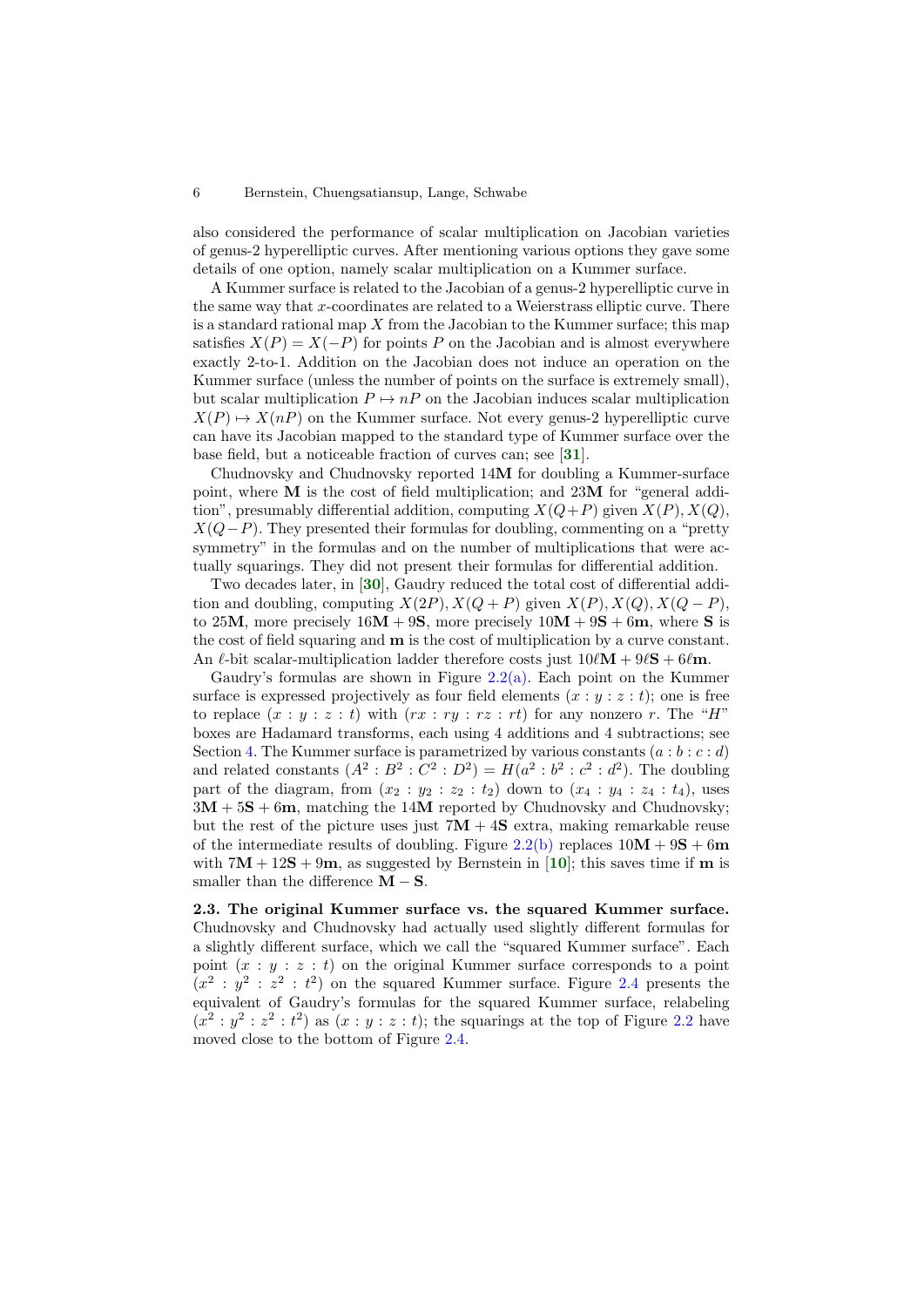<span id="page-6-1"></span><span id="page-6-0"></span>

<span id="page-6-2"></span>Fig. 2.2. Ladder formulas for the Kummer surface. Inputs are  $X(Q - P) = (x_1 :$  $y_1 : z_1 : t_1$ ,  $X(P) = (x_2 : y_2 : z_2 : t_2)$ , and  $X(Q) = (x_3 : y_3 : z_3 : t_3)$ ; outputs are  $X(2P) = (x_4 : y_4 : z_4 : t_4)$  and  $X(P+Q) = (x_5 : y_5 : z_5 : t_5)$ . Formulas in (a) are from Gaudry [[30](#page-20-13)]; diagrams are copied from Bernstein [[10](#page-19-2)].

The number of field operations is the same either way, as stated in [[10](#page-19-2)] with credit to André Augustyniak. However, the squared Kummer surface has a computational advantage over the original Kummer surface, as pointed out by Bern-stein in [[10](#page-19-2)]: constructing surfaces in which all of  $a^2$ ,  $b^2$ ,  $c^2$ ,  $d^2$ ,  $A^2$ ,  $B^2$ ,  $C^2$ ,  $D^2$  are small, producing fast multiplications by constants in Figure [2.4,](#page-7-1) is easier than constructing surfaces in which all of  $a, b, c, d, A^2, B^2, C^2, D^2$  are small, producing fast multiplications by constants in Figure [2.2.](#page-6-2)

2.5. Preliminary comparison to ECC. A Montgomery ladder step for ECC costs  $5M+4S+1m$ , while a ladder step on the Kummer surface costs  $10M+9S+$ 6m or  $7M + 12S + 9m$ . Evidently ECC uses only about half as many operations. However, for security ECC needs primes around 256 bits (such as the convenient prime  $2^{255} - 19$ ), while the Kummer surface can use primes around 128 bits (such as the even more convenient prime  $2^{127} - 1$ ), and presumably this saves more than a factor of 2.

Several years ago, in [[10](#page-19-2)], Bernstein introduced 32-bit Intel Pentium M software for generic Kummer surfaces (i.e.,  $\mathbf{m} = \mathbf{M}$ ) taking about 10% fewer cycles than his Curve25519 software, which at the time was the speed leader for ECC. Gaudry, Houtmann, and Thomé, as reported in [[32](#page-20-14), comparison table], introduced 64-bit software for Curve25519 and for a Kummer surface; the second option was slightly faster on AMD Opteron K8 but the first option was slightly faster on Intel Core 2. It is not at all clear that one can reasonably extrapolate to today's CPUs.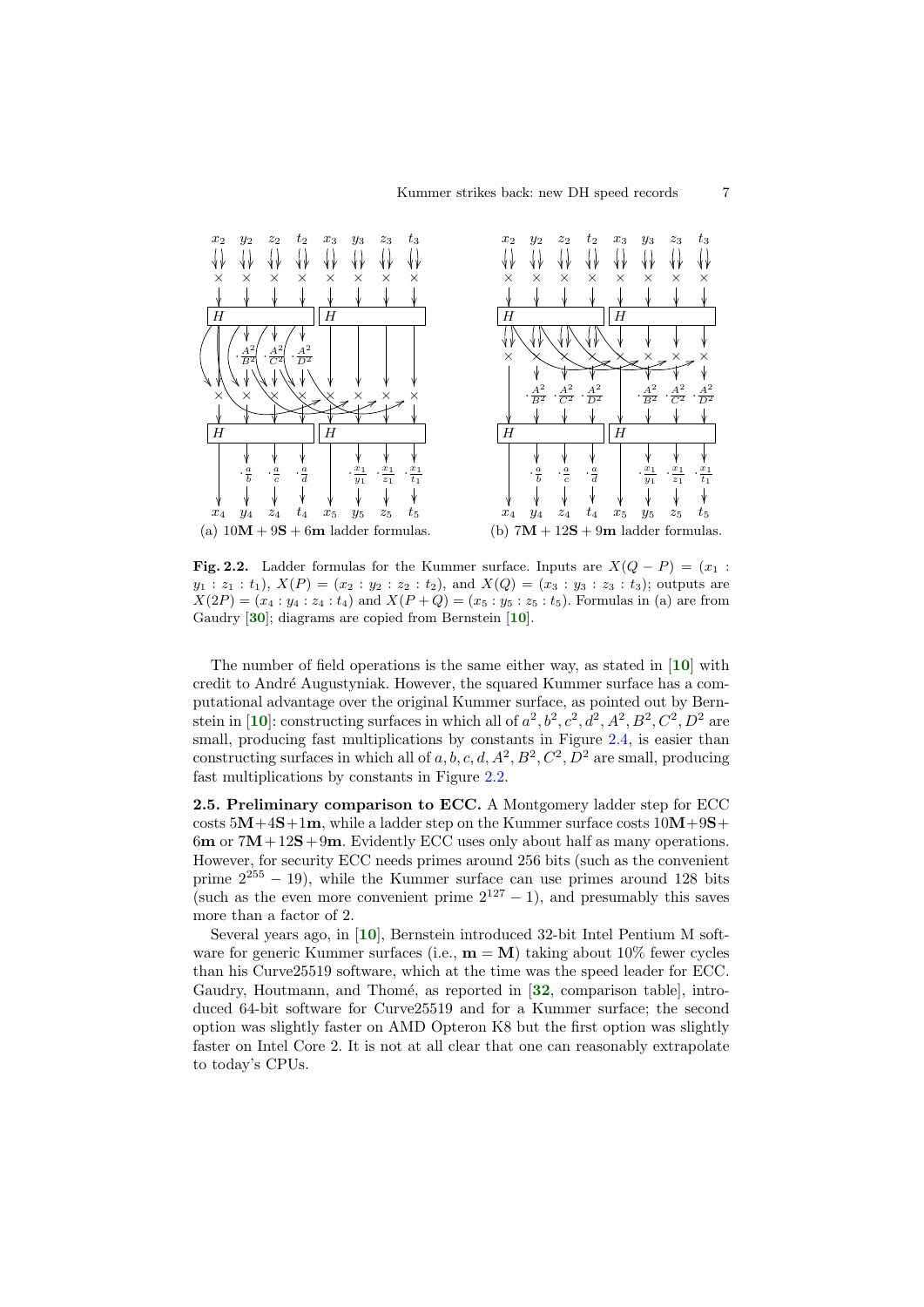<span id="page-7-2"></span>

<span id="page-7-1"></span>Fig. 2.4. Ladder formulas for the squared Kummer surface. Compare to Figure [2.2.](#page-6-2)

Bernstein's cost analysis concluded that HECC could be as much as 1.5× faster than ECC on a Pentium M (cost  $1355$  vs. cost  $1998$  in [[10](#page-19-2), page 31]), depending on the exact size of the constants  $a^2, b^2, c^2, d^2, A^2, B^2, C^2, D^2$ . This motivated a systematic search through small constants to find a Kummer surface providing high security and high twist security. But this was more easily said than done: genus-2 point counting was much more expensive than elliptic-curve point counting.

<span id="page-7-3"></span>2.6. The Gaudry–Schost Kummer surface. Years later, after a 1000000- CPU-hour computation relying on various algorithmic improvements to genus-2 point counting, Gaudry and Schost announced in [[33](#page-20-15)] that they had found a secure Kummer surface  $(a^2 : b^2 : c^2 : d^2) = (11 : -22 : -19 : -3)$  over  $\mathbf{F}_p$  with  $p = 2^{127} - 1$ . This is exactly the surface that was used for the HECC speed records in [[17](#page-20-0)]. We obtain even better speeds for the same surface.

Note that, as mentioned by Bos, Costello, Hisil, and Lauter in [[17](#page-20-0)], the constants  $(1 : a^2/b^2 : a^2/c^2 : a^2/d^2) = (1 : -1/2 : -11/19 : -11/3)$  in Figure [2.4](#page-7-1) are projectively the same as  $(-114 : 57 : 66 : 418)$ . The common factor 11 between  $a^2 = 11$  and  $b^2 = -22$  helps keep these integers small. The constants  $(1: A^2/B^2: A^2/C^2: A^2/D^2) = (1:-3:-33/17:-33/49)$  are projectively the same as  $(-833:2499:1617:561)$ .

# <span id="page-7-0"></span>3 Decomposing field multiplication

The only operations in Figures [2.2](#page-6-2) and [2.4](#page-7-1) are the  $H$  boxes, which we analyze in Section [4,](#page-11-0) and field multiplications, which we analyze in this section. Our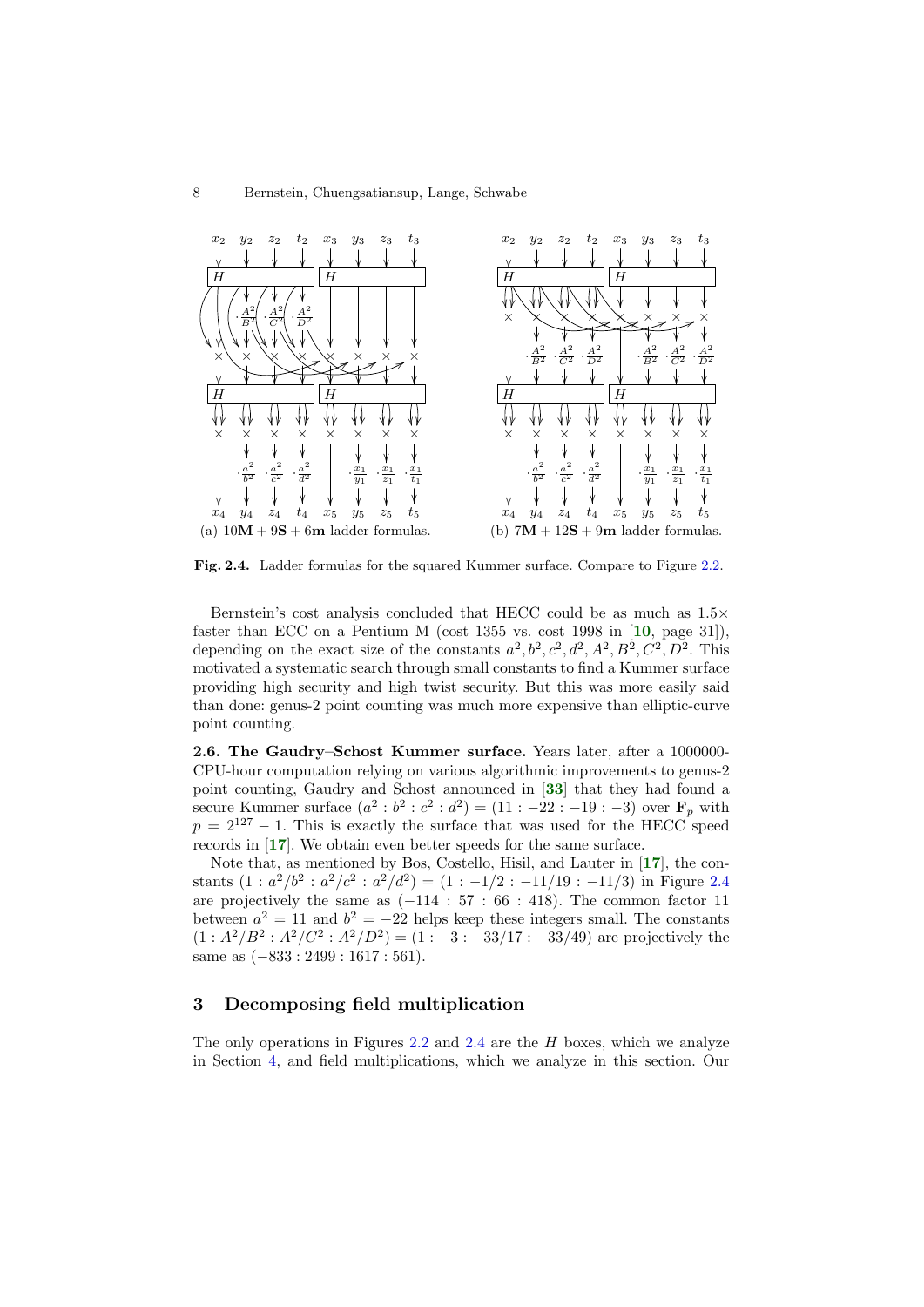goal here is to obtain the smallest possible number of CPU cycles for M, S, etc. modulo  $p = 2^{127} - 1$ .

This prime has been considered before, for example in [[8](#page-19-3)] and [[10](#page-19-2)]. What is new here is fitting arithmetic modulo this prime, for the pattern of operations shown in Figure [2.4,](#page-7-1) into the vector abilities of modern CPUs. There are four obvious dimensions of vectorizability:

- Vectorizing across the "limbs" that represent a field element such as  $x_2$ . The most obvious problem with this approach is that, when  $f$  is multiplied by  $g$ , each limb of  $f$  needs to communicate with each limb of  $g$  and each limb of output. A less obvious problem is that the optimal number of limbs is CPU-dependent and is usually nonzero modulo the vector length. Each of these problems poses a challenge in organizing and reshuffling data inside multiplications.
- Vectorizing across the four field elements that represent a point. All of the multiplications in Figure [2.4](#page-7-1) are visually organized into 4-way vectors, except that in some cases the vectors have been scaled to create a multiplication by 1. Even without vectorization, most of this scaling is undesirable for any surface with small  $a^2, b^2, c^2, d^2$ : e.g., for the Gaudry–Schost surface we replace  $(1 : a^2/b^2 : a^2/c^2 : a^2/d^2)$  with  $(-114 : 57 : 66 : 418)$ . The only remaining exception is the multiplication by 1 in  $(1 : x_1/y_1 : x_1/z_1 : x_1/t_1)$ where  $X(Q - P) = (x_1 : y_1 : z_1 : t_1)$ . Vectorizing across the four field elements means that this multiplication costs 1M, increasing the cost of a ladder step from  $7M + 12S + 12m$  to  $8M + 12S + 12m$ .
- Vectorizing between doubling and differential addition. For example, in Figure [2.4\(b\),](#page-7-2) squarings are imperfectly paired with multiplications on the third line; multiplications by constants are perfectly paired with multiplications by the same constants on the fourth line; squarings are perfectly paired with squarings on the sixth line; and multiplications by constants are imperfectly paired with multiplications by inputs on the seventh line. There is some loss of efficiency in, e.g., pairing the squaring with the multiplication, since this prohibits using faster squaring methods.
- Vectorizing across a batch of independent scalar-multiplication inputs, in applications where a suitably sized batch is available. This is relatively straightforward but increases cache traffic, often to problematic levels. In this paper we focus on the traditional case of a single input.

The second dimension of vectorizability is, as far as we know, a unique feature of HECC, and one that we heavily exploit for high performance.

For comparison, one can try to vectorize the well-known Montgomery ladder for ECC  $[42]$  $[42]$  $[42]$  across the field elements that represent a point, but  $(1)$  this provides only two-way vectorization  $(x \text{ and } z)$ , not four-way vectorization; and  $(2)$  many of the resulting pairings are imperfect. The Montgomery ladder for Curve25519 was vectorized by Costigan and Schwabe in [[23](#page-20-17)] for the Cell, and then by Bernstein and Schwabe in [[15](#page-20-10)] for the Cortex-A8, but both of those vectorizations had substantially higher overhead than our new vectorization of the HECC ladder.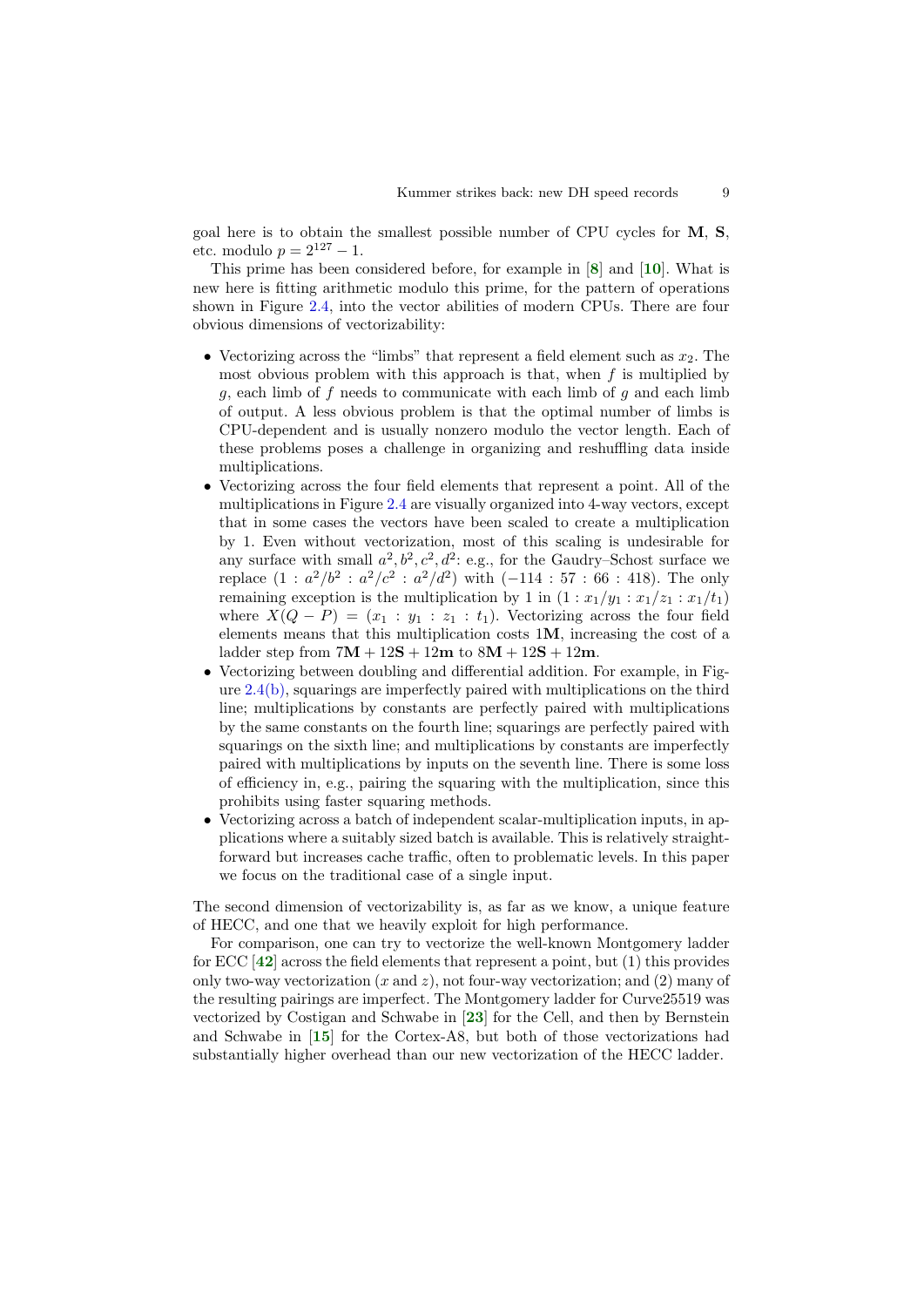3.1. Sandy Bridge floating-point units. The only fast multiplier available on Intel's 32-bit platforms for many years, from the original Pentium twenty years ago through the Pentium M, was the floating-point multiplier. This was exploited by Bernstein for cryptographic computations in [[8](#page-19-3)], [[9](#page-19-1)], etc.

The conventional wisdom is that this use of floating-point arithmetic was rendered obsolete by the advent of 64-bit platforms: in particular, Intel now provides a reasonably fast 64-bit integer multiplier. However, floating-point units have also become more powerful; evidently Intel sees many applications that rely critically upon fast floating-point arithmetic. We therefore revisit Bernstein's approach, with the added challenge of vectorization.

We next describe the relevant features of the Sandy Bridge; see [[25](#page-20-18)] for more information. Our optimization of HECC for the Sandy Bridge occupies the rest of Sections [3](#page-7-0) and [4.](#page-11-0) The Ivy Bridge has the same features and should be expected to produce essentially identical performance for this type of code. The Haswell has important differences and is analyzed in Appendix B online; the Cortex-A8 is analyzed in Section [5.](#page-17-0)

Each Sandy Bridge core has several 256-bit vector units operating in parallel on vectors of 4 double-precision floating-point numbers:

- "Port 0" handles one vector multiplication each cycle, with latency 5.
- Port 1 handles one vector addition each cycle, with latency 3.
- Port 5 handles one permutation instruction each cycle. The selection of permutation instructions is limited and is analyzed in detail in Section [4.](#page-11-0)
- Ports 2, 3, and 4 handle vector loads and stores, with latency 4 from L1 cache and latency 3 to L1 cache. Load/store throughput is limited in various ways, never exceeding one 256-bit load per cycle.

Recall that a double-precision floating-point number occupies 64 bits, including a sign bit, a power of 2, and a "mantissa". Every integer between  $-2^{53}$  and  $2^{53}$ can be represented exactly as a double-precision floating-point number. More generally, every real number of the form  $2^{e}i$ , where e is a small integer and i is an integer between  $-2^{53}$  and  $2^{53}$ , can be represented exactly as a double-precision floating-point number. The computations discussed here do not approach the lower or upper limits on e, so we do not review the details of the limits.

Our final software uses fewer multiplications than additions, and fewer permutations than multiplications. This does not mean that we were free to use extra multiplications and permutations: if multiplications and permutations are not finished quickly enough then the addition unit will sit idle waiting for input. In many cases, noted below, we have the flexibility to convert multiplications to additions, reducing latency; we found that in some cases this saved time despite the obvious addition bottleneck.

**3.2. Optimizing M (field multiplication).** We decompose an integer  $f$  modulo  $2^{127} - 1$  into six floating-point limbs in (non-integer) radix  $2^{127/6}$ . This means that we write f as  $f_0 + f_1 + f_2 + f_3 + f_4 + f_5$  where  $f_0$  is a small multiple of  $2^0$ ,  $f_1$  is a small multiple of  $2^{22}$ ,  $f_2$  is a small multiple of  $2^{43}$ ,  $f_3$  is a small multiple of  $2^{64}$ ,  $f_4$  is a small multiple of  $2^{85}$ , and  $f_5$  is a small multiple of  $2^{106}$ . (The exact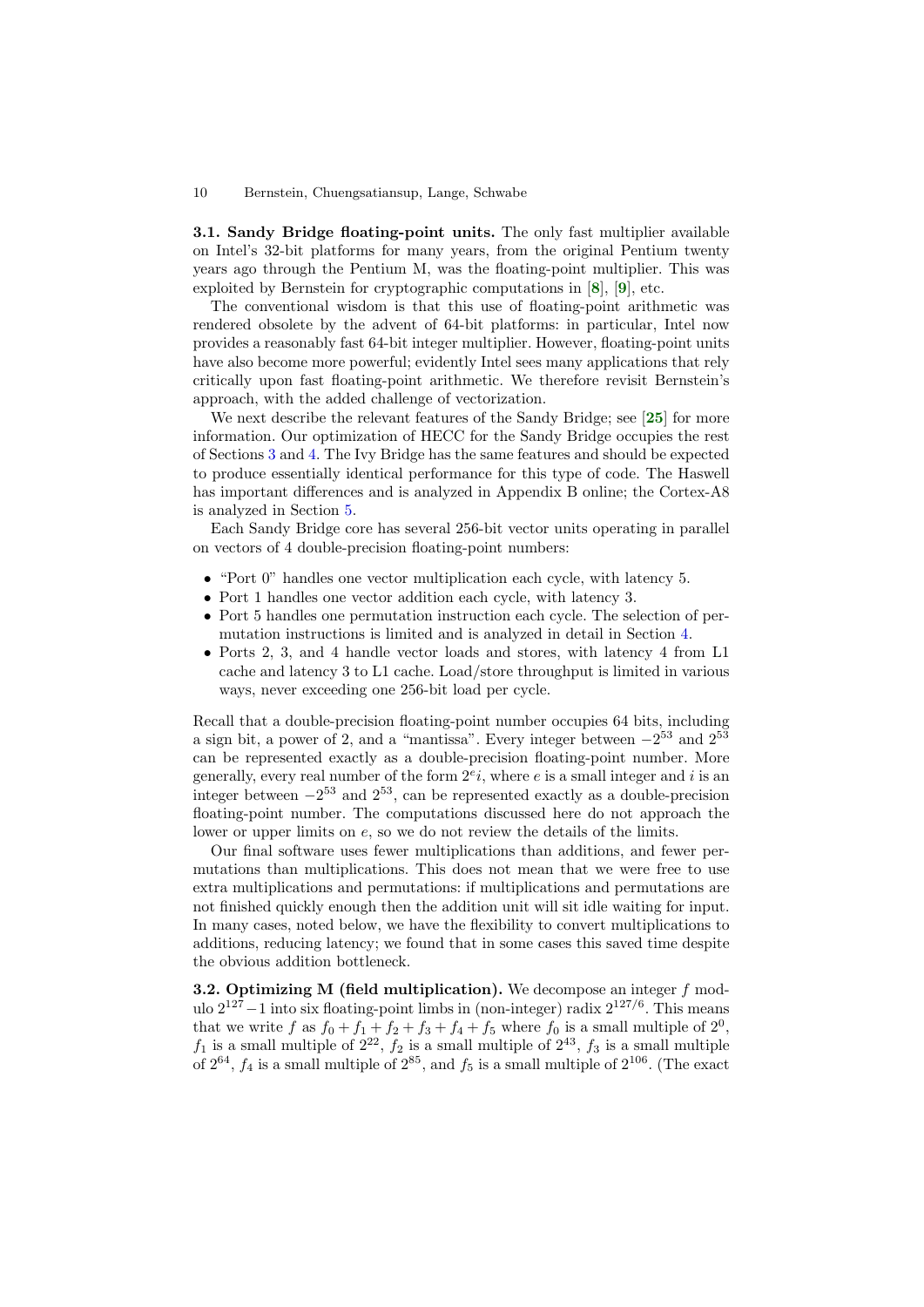meaning of "small" is defined by a rather tedious, but verifiable, collection of bounds on the floating-point numbers appearing in each step of the program. It should be obvious that a simpler definition of "small" would compromise efficiency; for example,  $H$  cannot be efficient unless the bounds on  $H$  intermediate results and outputs are allowed to be larger than the bounds on H inputs.)

If g is another integer similarly decomposed as  $g_0 + g_1 + g_2 + g_3 + g_4 + g_5$ then  $f_0g_0$  is a multiple of  $2^0$ ,  $f_0g_1 + f_1g_0$  is a multiple of  $2^{22}$ ,  $f_0g_2 + f_1g_1 + f_2g_0$ is a multiple of  $2^{43}$ , etc. Each of these sums is small enough to fit exactly in a double-precision floating-point number, and the total of these sums is exactly  $fg.$  What we actually compute are the sums

$$
h_0 = f_0g_0 + 2^{-127}f_1g_5 + 2^{-127}f_2g_4 + 2^{-127}f_3g_3 + 2^{-127}f_4g_2 + 2^{-127}f_5g_1,
$$
  
\n
$$
h_1 = f_0g_1 + f_1g_0 + 2^{-127}f_2g_5 + 2^{-127}f_3g_4 + 2^{-127}f_4g_3 + 2^{-127}f_5g_2,
$$
  
\n
$$
h_2 = f_0g_2 + f_1g_1 + f_2g_0 + 2^{-127}f_3g_5 + 2^{-127}f_4g_4 + 2^{-127}f_5g_3,
$$
  
\n
$$
h_3 = f_0g_3 + f_1g_2 + f_2g_1 + f_3g_0 + 2^{-127}f_4g_5 + 2^{-127}f_5g_4,
$$
  
\n
$$
h_4 = f_0g_4 + f_1g_3 + f_2g_2 + f_3g_1 + f_4g_0 + 2^{-127}f_5g_5,
$$
  
\n
$$
h_5 = f_0g_5 + f_1g_4 + f_2g_3 + f_3g_2 + f_4g_1 + f_5g_0,
$$

whose total h is congruent to  $fg$  modulo  $2^{127} - 1$ .

There are 36 multiplications  $f_i g_j$  here, and 30 additions. (This operation count does not include carries; we analyze carries below.) One can collect the multiplications by  $2^{-127}$  into 5 multiplications such as  $2^{-127}(f_4g_5 + f_5g_4)$ . We use another approach, precomputing  $2^{-127}f_1$ ,  $2^{-127}f_2$ ,  $2^{-127}f_3$ ,  $2^{-127}f_4$ ,  $2^{-127}f_5$ , for two reasons: first, this reduces the latency of each  $h_i$  computation, giving us more flexibility in scheduling; second, this gives us an opportunity to share precomputations when the input  $f$  is reused for another multiplication.

<span id="page-10-1"></span>3.3. Optimizing S (field squaring) and m (constant field multiplication). For S, i.e., for  $f = g$ , we have

$$
h_0 = f_0 f_0 + \epsilon 2 f_1 f_5 + \epsilon 2 f_2 f_4 + \epsilon f_3 f_3, \quad h_1 = 2 f_0 f_1 + \epsilon 2 f_2 f_5 + \epsilon 2 f_3 f_4,
$$
  
\n
$$
h_2 = 2 f_0 f_2 + f_1 f_1 + \epsilon 2 f_3 f_5 + \epsilon f_4 f_4, \quad h_3 = 2 f_0 f_3 + 2 f_1 f_2 + \epsilon 2 f_4 f_5,
$$
  
\n
$$
h_4 = 2 f_0 f_4 + 2 f_1 f_3 + f_2 f_2 + \epsilon f_5 f_5, \quad h_5 = 2 f_0 f_5 + 2 f_1 f_4 + 2 f_2 f_3
$$

where  $\epsilon = 2^{-127}$ . We precompute  $2f_1, 2f_2, 2f_3, 2f_4, 2f_5$  and  $\epsilon f_3, \epsilon f_4, \epsilon f_5$ ; this costs 8 multiplications, where 5 of the multiplications can be freely replaced by additions. The rest of S, after this precomputation, takes 21 multiplications and 15 additions, plus the cost of carries.

For **m** we have simply  $h_0 = cf_0$ ,  $h_1 = cf_1$ , etc., costing 6 multiplications plus the cost of carries. This does not work for arbitrary field constants, but it does work for the small constants stated in Section [2.6.](#page-7-3)

<span id="page-10-0"></span>**3.4. Carries.** The output limbs  $h_i$  from M are too large to be used in a subsequent multiplication. We carry  $h_0 \to h_1$  by rounding  $2^{-22}h_0$  to an integer  $c_0$ , adding  $2^{22}c_0$  to  $h_1$ , and subtracting  $2^{22}c_0$  from  $h_0$ . This takes 3 additions (the CPU has a rounding instruction, vroundpd, that costs just 1 addition) and 2 multiplications. The resulting  $h_0$  is guaranteed to be between  $-2^{21}$  and  $2^{21}$ .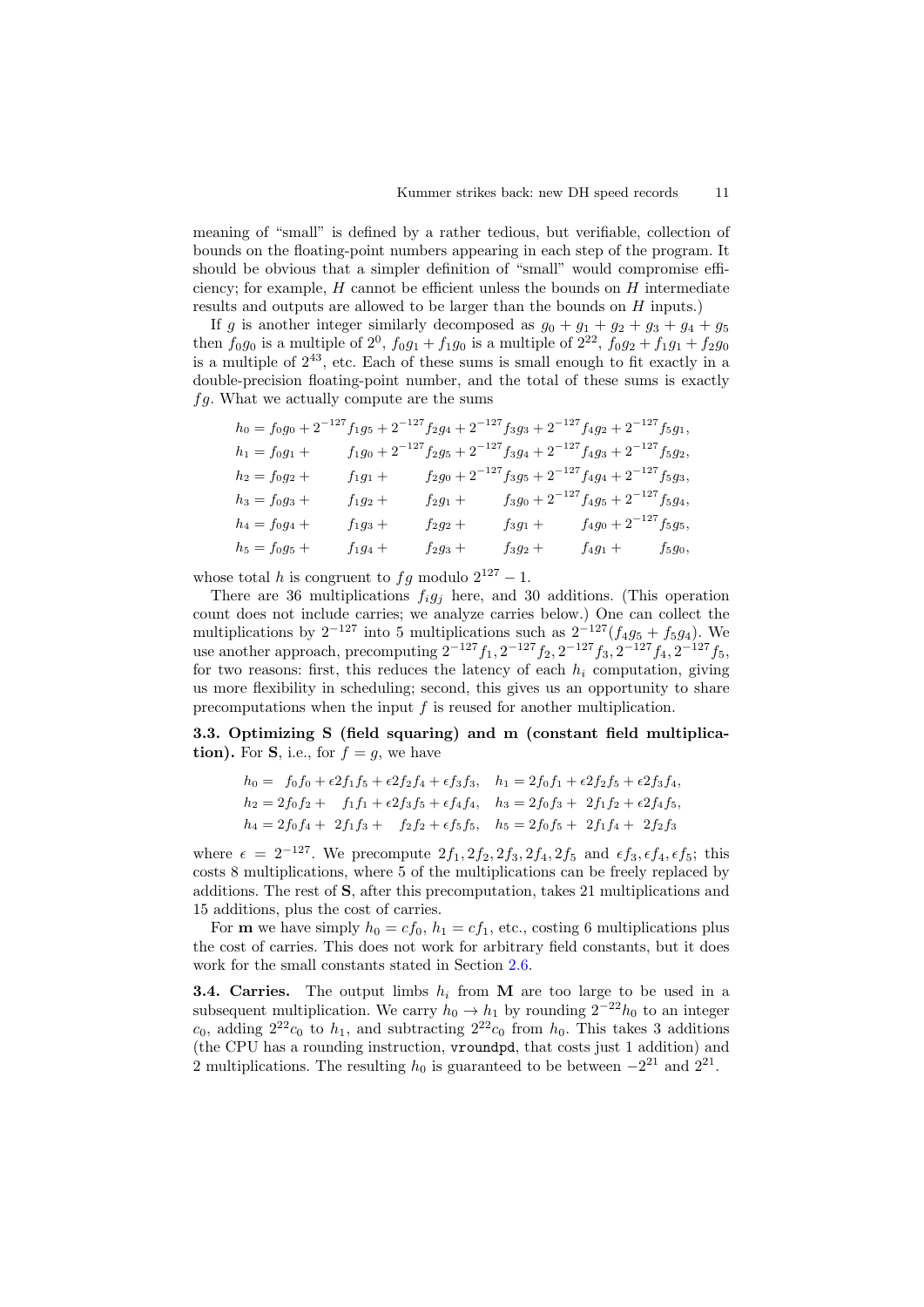We could similarly carry  $h_1 \rightarrow h_2 \rightarrow h_3 \rightarrow h_4 \rightarrow h_5$ , and carry  $h_5 \rightarrow h_0$ as follows: round  $2^{-127}h_5$  to an integer  $c_5$ , add  $c_5$  to  $h_0$ , and subtract  $2^{127}c_5$ from  $h_5$ . One final carry  $h_0 \rightarrow h_1$ , for a total of 7 carries (21 additions and 14 multiplications), would then guarantee that all of  $h_0$ ,  $h_1$ ,  $h_2$ ,  $h_3$ ,  $h_4$ ,  $h_5$  are small enough to be input to a subsequent multiplication.

The problem with this carry chain is that it has extremely high latency: 5 cycles for  $2^{-22}h_0$ , 3 more cycles for  $c_0$ , 5 more cycles for  $2^{22}c_0$ , and 3 more cycles to add to  $h_1$ , all repeated 7 times, for a total of 112 cycles, plus the latency of obtaining  $h_0$  in the first place. The ladder step in Figure [2.4](#page-7-1) has a serial chain of  $H \to \mathbf{M} \to \mathbf{m} \to H \to \mathbf{S} \to \mathbf{M}$ , for a total latency above 500 cycles, i.e., above 125500 cycles for a 251-bit ladder.

We do better in six ways. First, we use only 6 carries in **M** rather than 7, if the output will be used only for **. Even if the output**  $h_0$  **is several bits larger than** 2 <sup>22</sup>, it will not overflow the small-constant multiplication, since our constants are all bounded by  $2^{12}$ .

Second, pushing the same idea further, we do these 6 carries in parallel. First we round in parallel to obtain  $c_0, c_1, c_2, c_3, c_4, c_5$ , then we subtract in parallel, then we add in parallel, allowing all of  $h_0, h_1, h_2, h_3, h_4, h_5$  to end up several bits larger than they would have been with full carries.

Third, we also use 6 parallel carries for a multiplication that is an **m**. There is no need for a chain, since the initial  $h_0$ ,  $h_1$ ,  $h_2$ ,  $h_3$ ,  $h_4$ ,  $h_5$  cannot be very large.

Fourth, we also use 6 parallel carries for each S. This allows the S output to be somewhat larger than the input, but this still does not create overflows in the subsequent M. At this point the only remaining block of 7 carries is in the  $\mathbf{M}^4$  by  $(1 : x_1/y_1 : x_1/z_1 : x_1/t_1)$ , where  $\mathbf{M}^4$  means a vector of four field multiplications.

Fifth, for that  $M^4$ , we run two carry chains in parallel, carrying  $h_0 \to h_1$  and  $h_3 \to h_4$ , then  $h_1 \to h_2$  and  $h_4 \to h_5$ , then  $h_2 \to h_3$  and  $h_5 \to h_0$ , then  $h_3 \to h_4$ and  $h_0 \to h_1$ . This costs 8 carries rather than 7 but chops latency in half.

Finally, for that  $M^4$ , we use the carry approach from [[8](#page-19-3)]: add the constant  $\alpha_{22} = 2^{22}(2^{52}+2^{51})$  to  $h_0$ , and subtract  $\alpha_{22}$  from the result, obtaining the closest multiple of  $2^{22}$  to  $h_0$ ; add this multiple to  $h_1$  and subtract it from  $h_0$ . This costs 4 additions rather than 3, but reduces carry latency from 16 to 9, and also saves two multiplications.

# <span id="page-11-0"></span>4 Permutations: vectorizing the Hadamard transform

The Hadamard transform H in Section [2](#page-4-0) is defined as follows:  $H(x, y, z, t) =$  $(x+y+z+t, x+y-z-t, x-y+z-t, x-y-z+t)$ . Evaluating this as written would use 12 field additions (counting subtraction as addition), but a standard "fast Hadamard transform" reduces the 12 to 8.

Our representation of field elements for the Sandy Bridge (see Section [3\)](#page-7-0) requires 6 limb additions for each field addition. There is no need to carry before the subsequent multiplications; this is the main reason that we use 6 limbs rather than 5.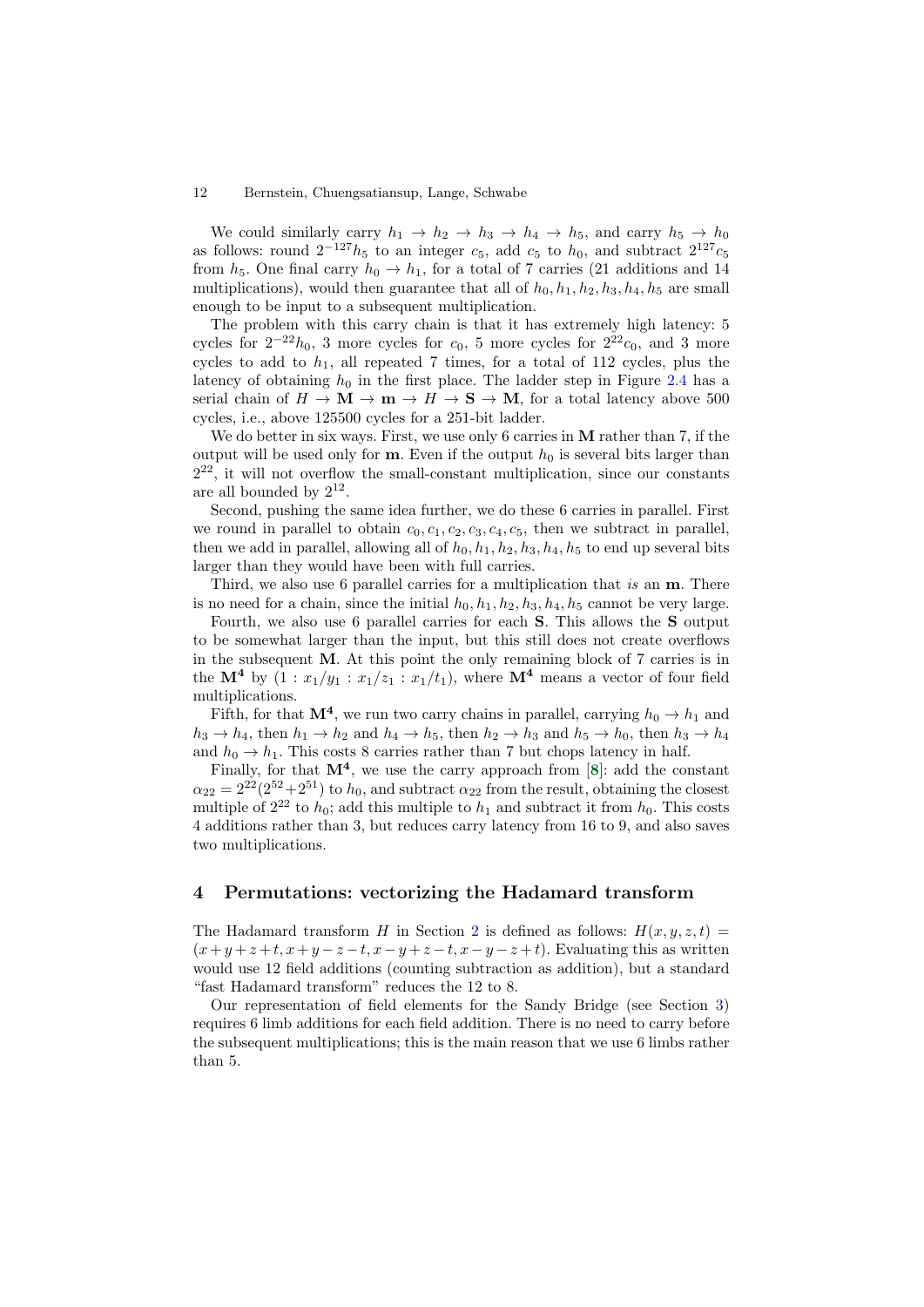In a ladder step there are 4 copies of  $H$ , each requiring 8 field additions, each requiring 6 limb additions, for a total of 192 limb additions. This operation count suggests that 48 vector instructions suffice. Sandy Bridge has a helpful vaddsubpd instruction that computes  $(a - e, b + f, c - g, d + h)$  given  $(a, b, c, d)$ and  $(e, f, g, h)$ , obviously useful inside H.

However, we cannot simply vectorize across  $x, y, z, t$ . In Section [3](#page-7-0) we were multiplying one x by another, at the same time multiplying one  $y$  by another, etc., with no permutations required; in this section we need to add  $x$  to  $y$ , and this requires permutations.

The Sandy Bridge has a vector permutation unit acting in parallel with the adder and the multiplier, as noted in Section [3.](#page-7-0) But this does not mean that the cost of permutations can be ignored. A long sequence of permutations inside H will force the adder and the multiplier to remain idle, since only a small fraction of the work inside  $M$  can begin before  $H$  is complete.

Our original software used 48 vector additions and 144 vector permutations for the 4 copies of  $H$ . We then tackled the challenge of minimizing the number of permutations. We ended up reducing this number from 144 to just 36. This section presents the details; analyzes conditional swaps, which end up consuming further time in the permutation unit; and concludes by analyzing the total number of operations used in our Sandy Bridge software.

4.1. Limitations of the Sandy Bridge permutations. There is a latency-1 permutation instruction vpermilpd that computes  $(y, x, t, z)$  given  $(x, y, z, t)$ . vaddsubpd then produces  $(x - y, y + x, z - t, t + z)$ , which for the moment we abbreviate as  $(e, f, g, h)$ . At this point we seem to be halfway done: the desired output is simply  $(f + h, f - h, e + g, e - g)$ .

If we had  $(f, h, e, q)$  at this point, rather than  $(e, f, q, h)$ , then we could apply vpermilpd and vaddsubpd again, obtaining  $(f - h, h + f, e - g, g + e)$ . One final vpermilpd would then produce the desired  $(f + h, f - h, e + g, e - g)$ . The remaining problem is the middle permutation of  $(e, f, q, h)$  into  $(f, h, e, q)$ .

Unfortunately, Sandy Bridge has very few options for moving data between the left half of a vector, in this case  $(e, f)$ , and the right half of a vector, in this case  $(q, h)$ . There is a vperm2f128 instruction (1-cycle throughput but latency 2) that produces  $(g, h, e, f)$ , but it cannot even produce  $(h, g, f, e)$ , never mind a combination such as  $(f, h, e, g)$ . (Haswell has more permutation instructions, but Ivy Bridge does not. This is not a surprising restriction:  $n$ -bit vector units are often designed as  $n/2$ -bit vector units operating on the left half of a vector in one cycle and the right half in the next cycle, but this means that any communication between left and right requires careful attention in the circuitry. A similar leftright separation is even more obvious for the Cortex-A8.) We could shift some permutation work to the load/store unit, but this would have very little benefit, since simulating a typical permutation requires quite a few loads and stores.

The vpermilpd instruction  $(x, y, z, t) \mapsto (y, x, t, z)$  mentioned above is one of a family of 16 vpermilpd instructions that produce  $(x \text{ or } y, x \text{ or } y, z \text{ or } t, z \text{ or } t)$ . There is an even more general family of 16 vshufpd instructions that produce (a or b, x or y, c or d, z or t) given  $(a, b, c, d)$  and  $(x, y, z, t)$ . In the first ver-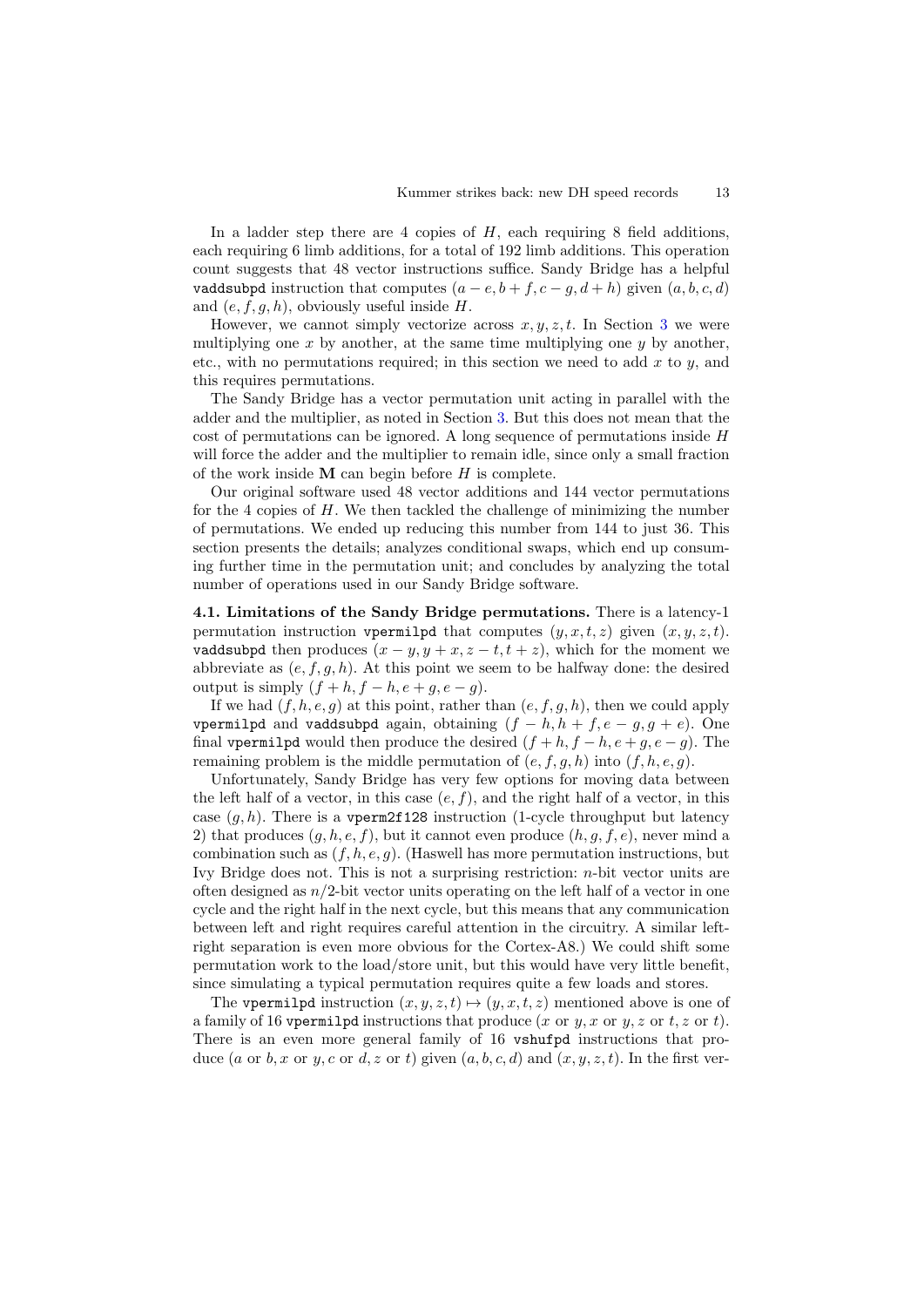sions of our software we applied vshufpd to  $(e, f, g, h)$  and  $(g, h, e, f)$ , obtaining  $(f, h, g, e)$ , and then applied vpermilpd to obtain  $(f, h, e, g)$ .

Overall a single  $H$  handled in this way uses, for each limb, 2 vaddsubpd instructions and 6 permutation instructions, half of which are handling the permutation of  $(e, f, g, h)$  into  $(f, h, e, g)$ . The total for all limbs is 12 additions and 36 permutations, and the large "bubble" of permutations ends up forcing many idle cycles for the addition unit. This occurs four times in each ladder step.

4.2. Changing the input/output format. There are two obvious sources of inefficiency in the computation described above. First, we need a final permutation to convert  $(f-h, f+h, e-g, e+g)$  into  $(f+h, f-h, e+g, e-g)$ . Second, the middle permutation of  $(e, f, g, h)$  into  $(f, h, e, g)$  costs three permutation instructions, whereas  $(g, h, e, f)$  would cost only one.

The first problem arises from a tension between Intel's vaddsubpd, which always subtracts in the first position, and the definition of  $H$ , which always adds in the first position. A simple way to resolve this tension is to store  $(t, z, y, x)$  instead of  $(x, y, z, t)$  for the input, and  $(t', z', y', x')$  instead of  $(x', y', z', t')$  for the output; the final permutation then naturally disappears. It is easy to adjust the other permutations accordingly, along with constants such as  $(1, a^2/b^2, a^2/c^2, a^2/d^2)$ .

However, this does nothing to address the second problem. Different permutations of  $(x, y, z, t)$  as input and output end up requiring different middle permutations, but these middle permutations are never exactly the left-right swap provided by vperm2f128.

We do better by generalizing the input/output format to allow negations. For example, if we start with  $(x, -y, z, t)$ , permute into  $(-y, x, t, z)$ , and apply vaddsubpd, we obtain  $(x+y, x-y, z-t, t+z)$ . Observe that this is not the same as the  $(x - y, x + y, z - t, t + z)$  that we obtained earlier: the first two entries have been exchanged.

It turns out to be best to negate z, i.e., to start from  $(x, y, -z, t)$ . Then vpermilpd gives  $(y, x, t, -z)$ , and vaddsubpd gives  $(x - y, x + y, -z - t, t - z)$ , which we now abbreviate as  $(e, f, g, h)$ . Next vperm2f128 gives  $(g, h, e, f)$ , and independently vpermilpd gives  $(f, e, h, g)$ . Finally, vaddsubpd gives  $(f - g, h + g)$  $e, h - e, f + g$ ). This is exactly  $(x', t', -z', y')$  where  $(x', y', z', t') = H(x, y, z, t)$ .

The output format here is not the same as the input format: the positions of t and y have been exchanged. Fortunately, Figure [2.4](#page-7-1) is partitioned by the  $H$ rows into two separate universes, and there is no need for the universes to use the same format. We use the  $(x, y, -z, t)$  format at the top and bottom, and the  $(x, t, -z, y)$  format between the two H rows. It is easy to see that exactly the same sequence of instructions works for all the copies of  $H$ , either producing  $(x, y, -z, t)$  format from  $(x, t, -z, y)$  format or vice versa.

 $S<sup>4</sup>$  and  $M<sup>4</sup>$  do not preserve negations: in effect, they switch from  $(x, t, -z, y)$ format to  $(x, t, z, y)$  format. This is not a big problem, since we can reinsert the negation at any moment using a single multiplication or low-latency logic instruction (floating-point numbers use a sign bit rather than twos-complement, so negation is simply xor with a 1 in the sign bit). Even better, in Figure [2.4\(b\),](#page-7-2) the problem disappears entirely: each  $S<sup>4</sup>$  and  $M<sup>4</sup>$  is followed immediately by a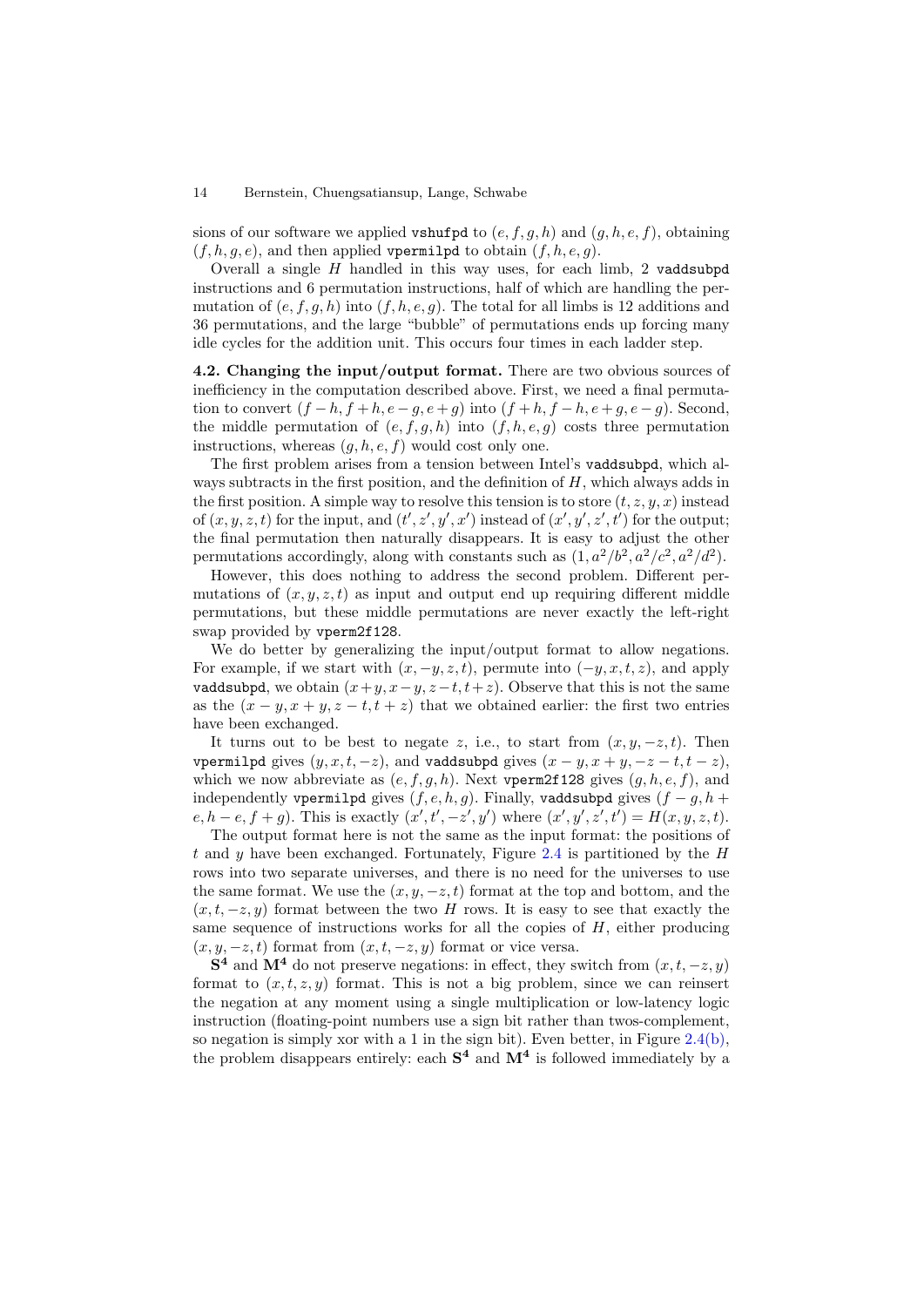

<span id="page-14-0"></span>Fig. 4.3. Output format that we use for each operation in the right side of Figure [2.4](#page-7-1) on Sandy Bridge, including permutations and negations to accelerate H.

constant multiplication, and so we simply negate the appropriate constants. The resulting sequence of formats is summarized in Figure [4.3.](#page-14-0)

Each  $H$  now costs 12 additions and just 18 permutations. The number of non-addition cycles that need to be overlapped with operations before and after H has dropped from the original 24 to just 6.

<span id="page-14-1"></span>4.4. Exploiting double precision. We gain a further factor of 2 by temporarily converting from radix  $2^{127/6}$  to radix  $2^{127/3}$  during the computation of H. This means that, just before starting H, we replace the six limbs  $(h_0, h_1, h_2, h_3, h_4, h_5)$ representing  $h_0 + h_1 + h_2 + h_3 + h_4 + h_5$  by three limbs  $(h_0 + h_1, h_2 + h_3, h_4 + h_5)$ . These three sums, and the intermediate  $H$  results, still fit into double-precision floating-point numbers.

It is essential to switch each output integer back to radix  $2^{127/6}$  so that each output limb is small enough for the subsequent multiplication. Converting three limbs into six is slightly less expensive than three carries; in fact, converting from six to three and back to six uses exactly the same operations as three carries, although in a different order.

We further reduce the conversion cost by the following observation. Except for the  $\mathbf{M}^4$  by  $(1 : x_1/y_1 : x_1/z_1 : x_1/t_1)$ , each of our multiplication results uses six carries, as explained in Section [3.4.](#page-10-0) However, if we are about to add  $h_0$  to  $h_1$ for input to H, then there is no reason to carry  $h_0 \to h_1$ , so we simply skip that carry; we similarly skip  $h_2 \to h_3$  and  $h_4 \to h_5$ . These skipped carries exactly cancel the conversion cost.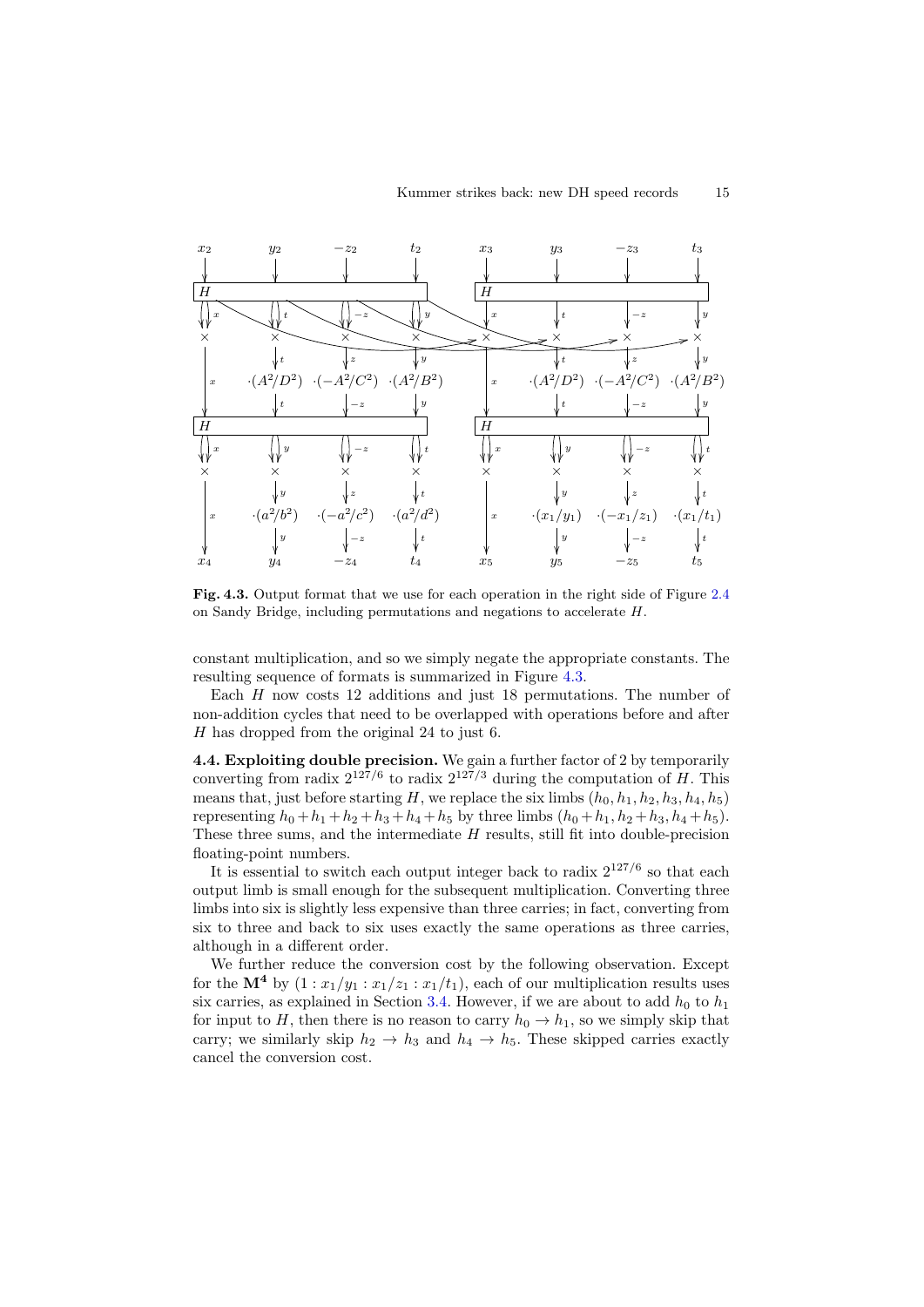For the  $\mathbf{M}^4$  by  $(1 : x_1/y_1 : x_1/z_1 : x_1/t_1)$  the analysis is different:  $h_0$  is large enough to affect  $h_2$ , and if we skipped carrying  $h_0 \to h_1 \to h_2$  then the output of H would no longer be safe as input to a subsequent multiplication. We thus carry  $h_0 \to h_1$ ,  $h_2 \to h_3$ , and  $h_4 \to h_5$  in parallel; and then  $h_1 \to h_2$ ,  $h_3 \to h_4$ , and  $h_5 \rightarrow h_0$  in parallel. In effect this  $\mathbf{M}^4$  uses 9 carries, counting the cost of conversion, whereas in Section [3.4](#page-10-0) it used only 8.

To summarize, all of these conversions for all four  $H$  cost just one extra carry, while reducing 48 additions and 72 permutations to 24 additions and 36 permutations.

<span id="page-15-0"></span>4.5. Conditional swaps. A ladder step starts from an input  $(X(n), X(n))$  $(1)P$ ), which we abbreviate as  $L(n)$ , and produces  $L(2n)$  as output. Swapping the two halves of the input, applying the same ladder step, and swapping the two halves of the output produces  $L(2n + 1)$  instead; one way to see this is to observe that  $L(-n-1)$  is exactly the swap of  $L(n)$ .

Consequently one can reach  $L(2n + \epsilon)$  for  $\epsilon \in \{0, 1\}$  by starting from  $L(n)$ , conditionally swapping, applying the ladder step, and conditionally swapping again, where the condition bit is exactly  $\epsilon$ . A standard ladder reaches  $L(n)$  by applying this idea recursively. A standard *constant-time* ladder reaches  $L(n)$  by applying this idea for exactly  $\ell$  steps, starting from  $L(0)$ , where n is known in advance to be between 0 and  $2^{\ell} - 1$ . An alternate approach is to first add to  $n$  an appropriate multiple of the order of  $P$ , producing an integer known to be between (e.g.)  $2^{\ell+1}$  and  $2^{\ell+2} - 1$ , and then start from  $L(1)$ . We use a standard optimization, merging the conditional swap after a ladder step into the conditional swap before the next ladder step, so that there are just  $\ell + 1$ conditional swaps rather than  $2\ell$ .

One way to conditionally swap field elements  $x$  and  $x'$  using floating-point arithmetic is to replace  $(x, x')$  with  $(x + b(x' - x), x' - b(x' - x))$  where b is the condition bit, either 0 or 1. This takes three additions and one multiplication (times 6 limbs, times 4 field elements to swap). It is better to use logic instructions: replace each addition with xor, replace each multiplication with and, and replace b with an all-1 or all-0 mask computed from b. On the Sandy Bridge, logic instructions have low latency and are handled by the permutation unit, which is much less of a bottleneck for us than the addition unit.

We further improve the performance of the conditional swap as follows. The  $M<sup>4</sup>$  on the right side of Figure [4.3](#page-14-0) is multiplying H of the left input by H of the right input. This is commutative: it does not depend on whether the inputs are swapped. We therefore put the conditional swap after the first row of H computations, and multiply the  $H$  outputs directly, rather than multiplying the swap outputs. This trick has several minor effects and one important effect.

A minor advantage is that this trick removes all use of the right half of the swap output; i.e., it replaces the conditional swap with a conditional move. This reduces the original 24 logic instructions to just 18.

Another minor advantage is as follows. The Sandy Bridge has a vectorized conditional-select instruction vblendvpd. This instruction occupies the permutation unit for 2 cycles, so it is no better than the 4 traditional logic instructions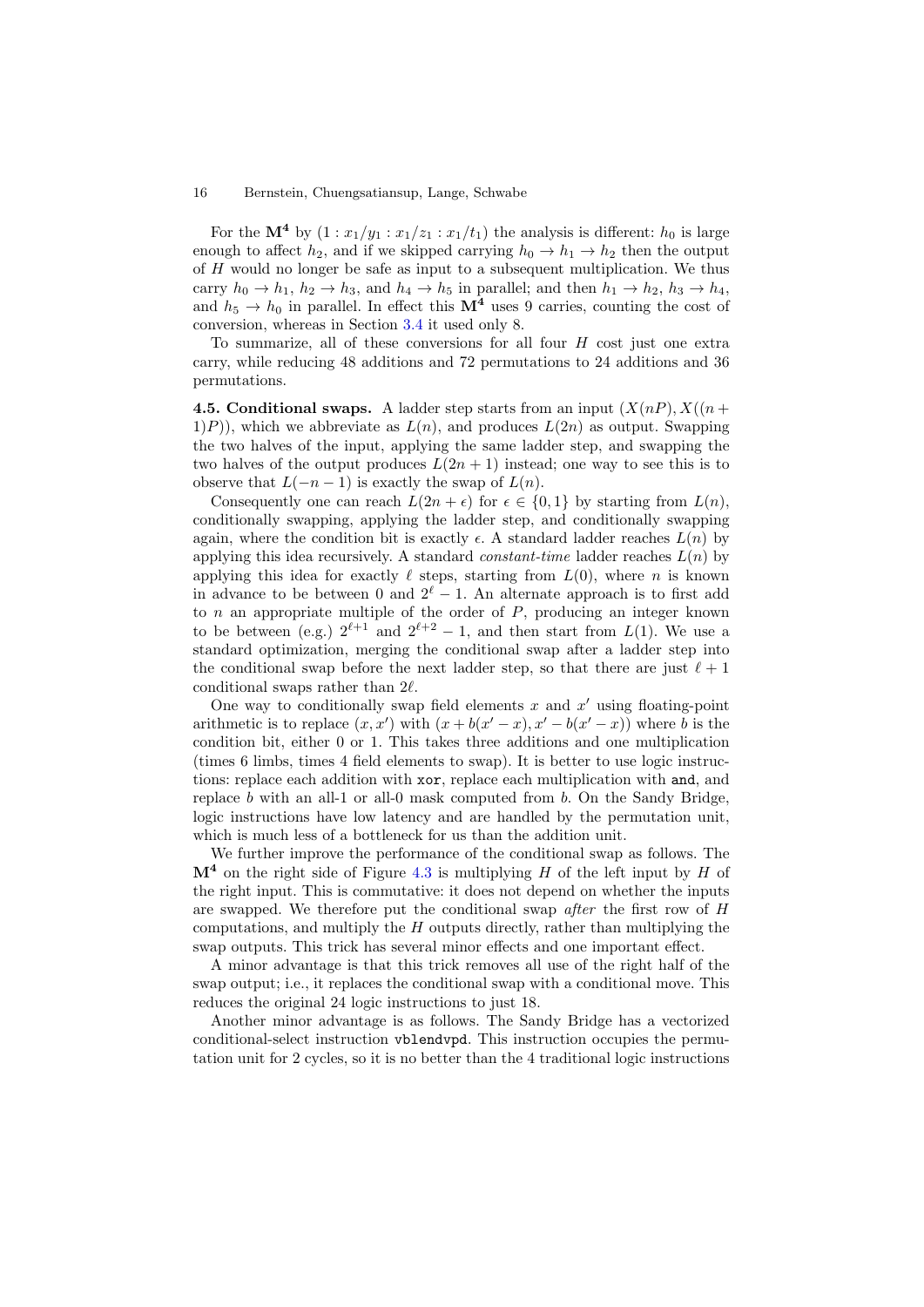for a conditional swap: a conditional swap requires two conditional selects. However, this instruction is better than the 3 traditional logic instructions for a conditional move: a conditional move requires only one conditional select. This replaces the original logic instructions with 6 conditional-select instructions, consuming just 12 cycles.

A minor disadvantage is that the first  $M^4$  and  $S^4$  are no longer able to share precomputations of multiplications by  $2^{-127}$ . This costs us 3 multiplication instructions.

The important effect is that this trick reduces latency, allowing the  $M<sup>4</sup>$  to start much sooner. Adding this trick immediately produced a 5% reduction in our cycle counts.

## **4.6. Total operations.** We treat Figure [2.4\(b\)](#page-7-2) as  $2M^4 + 3S^4 + 3m^4 + 4H$ .

The main computations of  $h_i$ , not counting precomputations and carries, cost 30 additions and 36 multiplications for each  $M<sup>4</sup>$ , 15 additions and 21 multiplications for each  $S<sup>4</sup>$ , and 0 additions and 6 multiplications for each  $m<sup>4</sup>$ . The total here is 105 additions and 153 multiplications.

The  $\mathbf{M}^4$  by  $(1 : x_1/y_1 : x_1/z_1 : x_1/t_1)$  allows precomputations outside the loop. The other  $M^4$  consumes 5 multiplications for precomputations, and each  $S^4$ consumes 8 multiplications for precomputations; the total here is 29 multiplications. We had originally saved a few multiplications by sharing precomputations between the first  $S<sup>4</sup>$  and the first  $M<sup>4</sup>$ , but this is incompatible with the more important trick described in Section [4.5.](#page-15-0)

There are a total of 24 additions in the four  $H$ , as explained in Section [4.4.](#page-14-1) There are also 51 carries (counting the conversions described in Section [4.4](#page-14-1) as carries), each consuming 3 additions and 2 multiplications, for a total of 153 additions and 102 multiplications.

The grand total is 282 additions and 284 multiplications, evidently requiring at least 284 cycles for each iteration of the main loop. Recall that there are various options to trade multiplications for additions: each S <sup>4</sup> has 5 precomputed doublings that can each be converted from 1 multiplication to 1 addition, and each carry (except  $h_5 \rightarrow h_0$ ) can be converted from 3 additions and 2 multiplications to 4 additions. We could use either of these options to eliminate one multiplication, reducing the 284-cycle lower bound to 283 cycles, but to reduce latency we ended up instead using the first option to eliminate 11 multiplications and the second option to eliminate 30 multiplications, obtaining a final total of 308 additions and 243 multiplications. These totals have been computer-verified.

We wrote functions in assembly for  $M^4$ ,  $S^4$ , etc., but were still over 500 cycles. Given the Sandy Bridge floating-point latencies, and the requirement to keep two floating-point units constantly busy, we were already expecting instruction scheduling to be much more of an issue for this software than for typical integer-arithmetic software. We used various standard optimization techniques that were already used in several previous DH speed records: we merged the functions into a single loop, reorganized many computations to save registers, and eliminated many loads and stores. After building a new Sandy Bridge simulator and experimenting with different instruction schedules we ended up with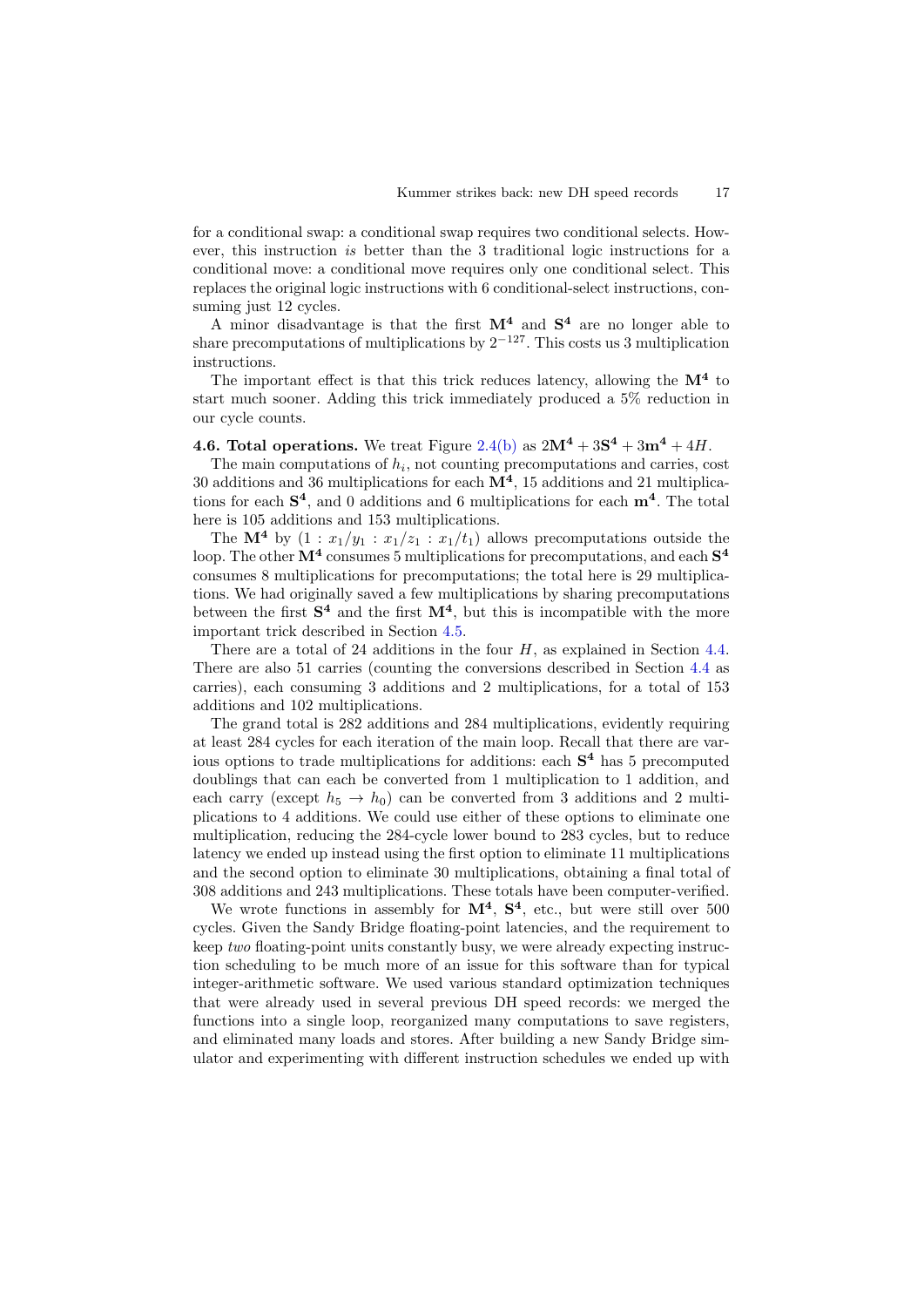our current loop, just 347 cycles, and a total of 91320 Sandy Bridge cycles for scalar multiplication. The main loop explains 87097 of these cycles; the remaining cycles are spent outside the ladder, mostly on converting  $(x : y : z : t)$  to  $(x/y : x/z : x/t)$  for output.

# <span id="page-17-0"></span>5 Cortex-A8

The low-power ARM Cortex-A8 core is the CPU core in the iPad 1, iPhone 4, Samsung Galaxy S, Motorola Droid X, Amazon Kindle 4, etc. Today a Cortex-A8 CPU, the Allwinner A10, costs just \$5 in bulk and is widely used in low-cost tablets, set-top boxes, etc. Like Sandy Bridge, Cortex-A8 is not the most recent microarchitecture, but its very wide deployment and use make it a sensible choice of platform for optimization and performance comparisons.

Bernstein and Schwabe in [[15](#page-20-10)] (CHES 2012) analyzed the vector capabilities of the Cortex-A8 for various cryptographic primitives, and in particular set a new speed record for high-security DH, namely 460200 Cortex-A8 cycles. We do much better, just 274593 Cortex-A8 cycles, measured on a Freescale i.MX515. Our basic vectorization approach is the same for Cortex-A8 as for Sandy Bridge, and many techniques are reused, but there are also many differences. The rest of this section explains the details.

5.1. Cortex-A8 vector units. Each Cortex-A8 core has two 128-bit vector units operating in parallel on vectors of four 32-bit integers or two 64-bit integers:

- The arithmetic port takes one cycle for vector addition, with latency 2; or two cycles for vector multiplication (two 64-bit products ac, bd given 32-bit inputs  $a, b$  and  $c, d$ ), with latency 7. Logic operations also use the arithmetic port.
- The load/store port handles loads, stores, and permutations. ARM's Cortex-A8 documentation [[5](#page-19-4)] indicates that the load/store port can carry out one 128-bit load every cycle. Beware, however, that there are throughput limits on the L1 cache. We have found experimentally that the common TI Sitara Cortex-A8 CPU (used, e.g., in the Beaglebone Black development board) needs three cycles from one load until the next (this is what we call "Cortex-A8-slow"), while other Cortex-A8 CPUs ("Cortex-A8-fast") can handle seven consecutive cycles of loads without penalty.

There are three obvious reasons for Cortex-A8 cycle counts to be much larger than Sandy Bridge cycle counts: registers are only 128 bits, not 256 bits; there are only 2 ports, not 6; and multiplication throughput is 1 every 2 cycles, not 1 every cycle. However, there are also speedups on Cortex-A8. There is (as in Haswell's floating-point units—see Appendix B online) a vector multiply-accumulate instruction with the same throughput as vector multiplication. A sequence of  $m$ consecutive multiply-accumulate instructions that all accumulate into the same register executes in 2m cycles (unlike Haswell), effectively reducing multiplication latency from 7 to 1. Furthermore, Cortex-A8 multiplication produces 64-bit integer products, while Sandy Bridge gives only 53-bit-mantissa products.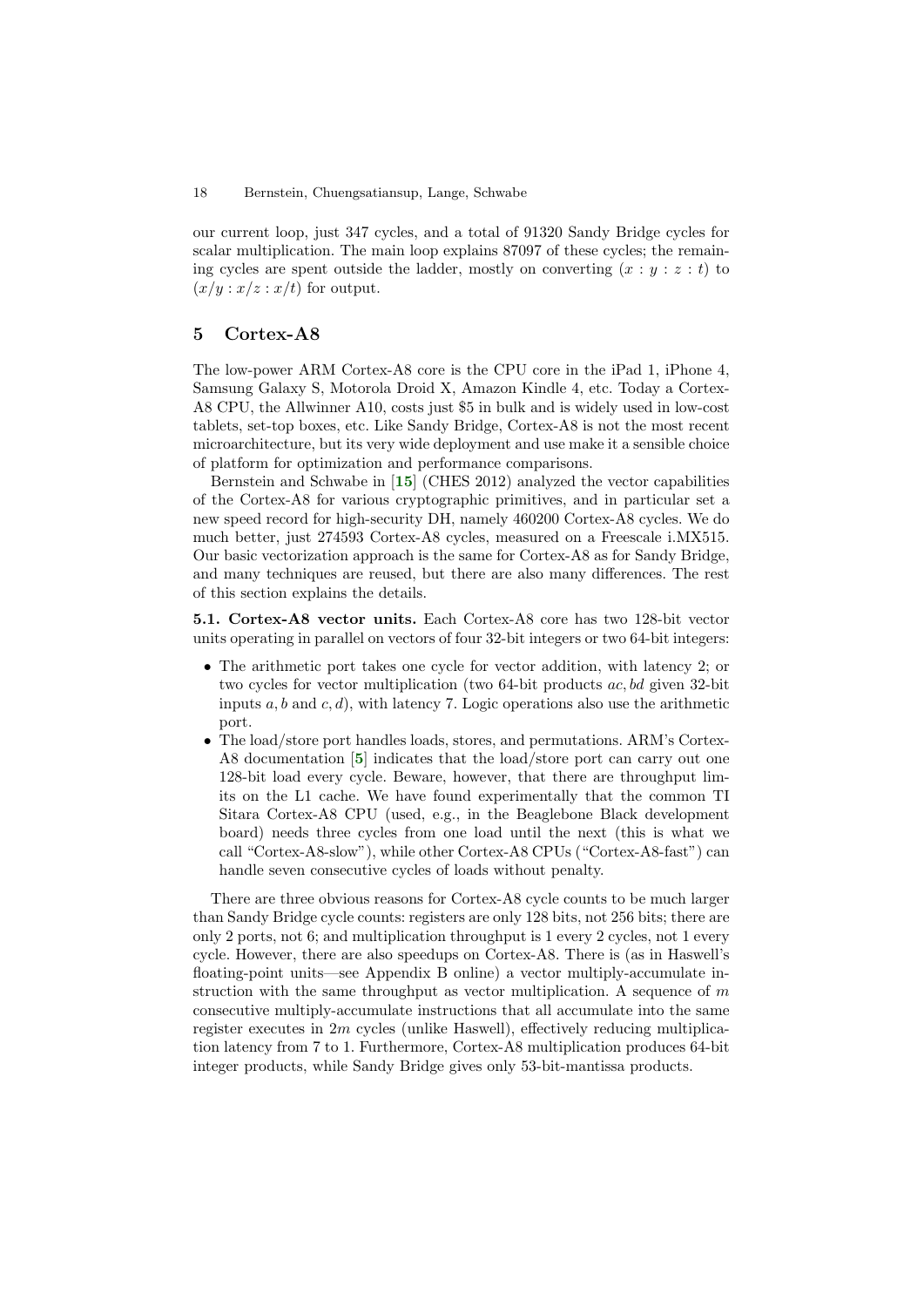**5.2. Representation.** We decompose an integer f modulo  $2^{127} - 1$  into five integer pieces in radix  $2^{127/5}$ : i.e., we write f as  $f_0 + 2^{26} f_1 + 2^{51} f_2 + 2^{77} f_3 + 2^{102} f_4$ . Compared to Sandy Bridge, having 20% more room in 64-bit integers than in 53-bit floating-point mantissas allows us to reduce the number of limbs from 6 to 5. We require the small integers  $f_0, f_1, f_2, f_3, f_4$  to be unsigned because this reduces carry cost from 4 integer instructions to 3.

We arrange four integers  $x, y, z, t$  modulo  $2^{127} - 1$  in five 128-bit vectors:  $(x_0, y_0, x_1, y_1); (x_2, y_2, x_3, y_3); (x_4, y_4, z_4, t_4); (z_0, t_0, z_1, t_1); (z_2, t_2, z_3, t_3).$  This representation is designed to minimize permutations in M, S, and H. For example, computing  $(x_0 + z_0, y_0 + t_0, x_1 + z_1, y_1 + t_1)$  takes just one addition without any permutations. The Cortex-A8 multiplications take two pairs of inputs at a time, rather than four as on Sandy Bridge, so there is little motivation to put  $(x_0, y_0, z_0, t_0)$  into a vector.

**5.3. Optimizing M.** Given an integer f as above and an integer  $g = g_0 +$  $2^{26}g_1 + 2^{51}g_2 + 2^{77}g_3 + 2^{102}g_4$ , the product fg modulo  $2^{127} - 1$  is  $h = h_0 +$  $2^{26}h_1 + 2^{51}h_2 + 2^{77}h_3 + 2^{102}h_4$ , with

> $h_0 = f_0g_0 + 2f_1g_4 + 2f_2g_3 + 2f_3g_2 + 2f_4g_1,$  $h_1 = f_0q_1 + f_1q_0 + f_2q_4 + 2f_3q_3 + f_4q_2$  $h_2 = f_0g_2 + 2f_1g_1 + f_2g_0 + 2f_3g_4 + 2f_4g_3,$  $h_3 = f_0g_3 + f_1g_2 + f_2g_1 + f_3g_0 + f_4g_4,$  $h_4 = f_0g_4 + 2f_1g_3 + f_2g_2 + 2f_3g_1 + f_4g_0.$

There are 25 multiplications  $f_i g_j$ ; additions are free as part of multiplyaccumulate instructions. We precompute  $2f_1$ ,  $2f_2$ ,  $2f_3$ ,  $2f_4$  so that these values can be reused for another multiplication. These precomputations can be done by using either 4 shift or 4 addition instructions. Both shift and addition use 1 cycle per instruction, but addition has a lower latency. See Section [5.6](#page-19-5) for the cost of carries.

5.4. Optimizing S. The idea of optimizing S in Cortex-A8 is quite similar to Sandy Bridge; for details see Section [3.3.](#page-10-1) We state here only the operation count. Besides precomputation and carry, we use 15 multiplication instructions; some of those are actually multiply-accumulate instructions.

**5.5. Optimizing m.** For **m** we compute only  $h_0 = cf_0$ ,  $h_1 = cf_1$ ,  $h_2 = cf_2$ ,  $h_3 = cf_3$ , and  $h_4 = cf_4$ , again exploiting the small constants stated in Section [2.6.](#page-7-3)

Recall that we use unsigned representation. We always multiply absolute values, then negate results as necessary by subtracting from  $2^{129} - 4: n_0 =$  $2^{28}-4-h_0$ ,  $n_1 = 2^{27}-4-h_1$ ,  $n_2 = 2^{28}-4-h_2$ ,  $n_3 = 2^{27}-4-h_3$ ,  $n_4 = 2^{27}-4-h_4$ .

Negating any subsequence of  $x, y, z, t$  costs at most 5 vector subtractions. Negating only x or y, or both x and y, costs only 3 subtractions, because our representation keeps  $x, y$  within 3 vectors. The same comment applies to z and t. The specific m in Section [2.6](#page-7-3) end up requiring a total of 13 subtractions with the same cost as 13 additions.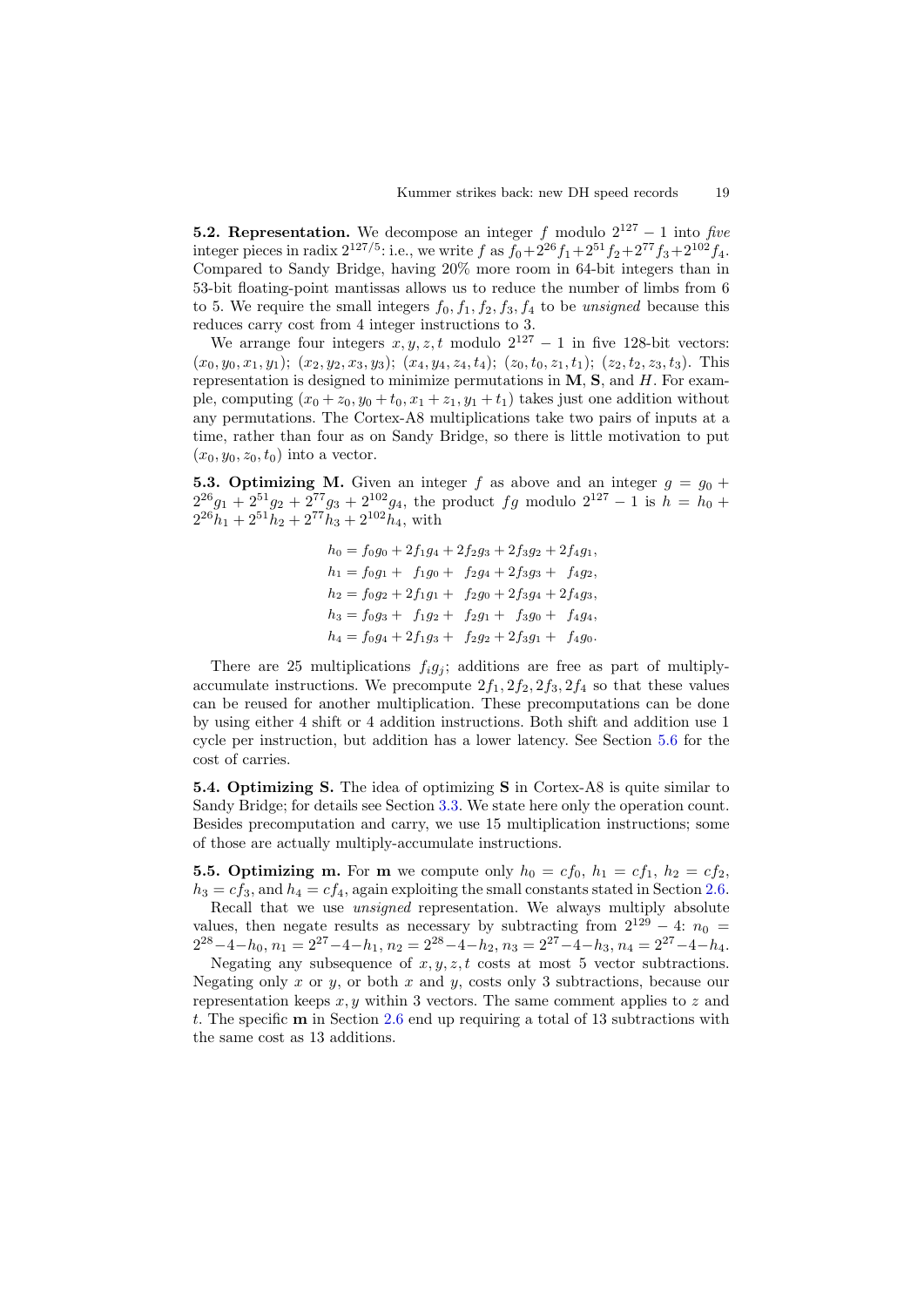<span id="page-19-5"></span>**5.6. Carries.** Each multiplication uses at worst 6 serial carries  $h_1 \rightarrow h_2 \rightarrow h_3 \rightarrow$  $h_4 \rightarrow h_0 \rightarrow h_1$ , each costing 3 additions. Various carries are eliminated by the ideas of Section [3.4.](#page-10-0)

### 5.7. Hadamard transform. See Appendix A online.

**5.8. Total arithmetic.** We view Figure [2.4\(b\)](#page-7-2) as  $4M^2 + 6S^2 + 6m^2 + 4H$ . Here we combine x multiplications and y multiplications into a vectorized  $\mathbf{M}^2$ , and similarly combine  $z$  multiplications and  $t$  multiplications; this fits well with the Cortex-A8 vector multiplication instruction, which outputs two products.

The main computations of  $h_i$ , not counting precomputations and carries, cost 0 additions and 25 multiplications for each M, 0 additions and 15 multiplications for each S, 0 additions and 5 multiplications for each m, and 15 additions for each H block. The total here is 60 additions and 220 multiplications.

Each M costs 4 additions for precomputations, and each S also costs 4 additions for precomputations. Some precomputations can be reused. The cost of precomputations is 20 additions.

There are 10 carry blocks using 6 carries each, and 6 carry blocks using 5 carries each. Each carry consists of 1 shift, 1 addition, and 1 logical and. This cost is equivalent to 3 additions. There are another 13 additions needed to handle negation. Overall the carries cost 283 additions. Two conditional swaps, each costing 9 additions, sum up to 18 additions.

In total we have 381 additions and 220 multiplications in our inner loop. This means that the inner loop takes at least 821 cycles.

We scheduled instructions carefully but ended up with some overhead beyond arithmetic: even though the arithmetic and the load/store unit can operate in parallel, latencies and the limited number of registers leave the arithmetic unit idle for some cycles. Sobole's simulator at [[48](#page-20-19)], which we found very helpful, reports 966 cycles. Actual measurements report 986 cycles; the 251 ladder steps thus account for 247486 of our 273349 cycles.

## References

- <span id="page-19-4"></span>[5] ARM Limited, Cortex-A8 technical reference manual, revision r3p2, 2010. URL: [http://infocenter.arm.com/help/topic/com.arm.doc.ddi0344k/DDI0344K\\_](http://infocenter.arm.com/help/topic/com.arm.doc.ddi0344k/DDI0344K_cortex_a8_r3p2_trm.pdf) [cortex\\_a8\\_r3p2\\_trm.pdf](http://infocenter.arm.com/help/topic/com.arm.doc.ddi0344k/DDI0344K_cortex_a8_r3p2_trm.pdf).
- <span id="page-19-3"></span>[8] Daniel J. Bernstein, Floating-point arithmetic and message authentication (2004). URL: <http://cr.yp.to/papers.html#hash127>.
- <span id="page-19-1"></span>[9] Daniel J. Bernstein, Curve25519: new Diffie-Hellman speed records, PKC 2006, LNCS 3958 (2006), 207–228.
- <span id="page-19-2"></span>[10] Daniel J. Bernstein, Elliptic vs. hyperelliptic, part 1 (2006). URL: [http://cr.yp.](http://cr.yp.to/talks.html#2006.09.20) [to/talks.html#2006.09.20](http://cr.yp.to/talks.html#2006.09.20).
- <span id="page-19-0"></span>[11] Daniel J. Bernstein, Niels Duif, Tanja Lange, Peter Schwabe, Bo-Yin Yang, Highspeed high-security signatures, CHES 2011, LNCS 6917 (2011); see also newer version [[12](#page-19-6)].
- <span id="page-19-6"></span>[12] Daniel J. Bernstein, Niels Duif, Tanja Lange, Peter Schwabe, Bo-Yin Yang, Highspeed high-security signatures, Journal of Cryptographic Engineering 2 (2012), 77–89; see also older version [[11](#page-19-0)].